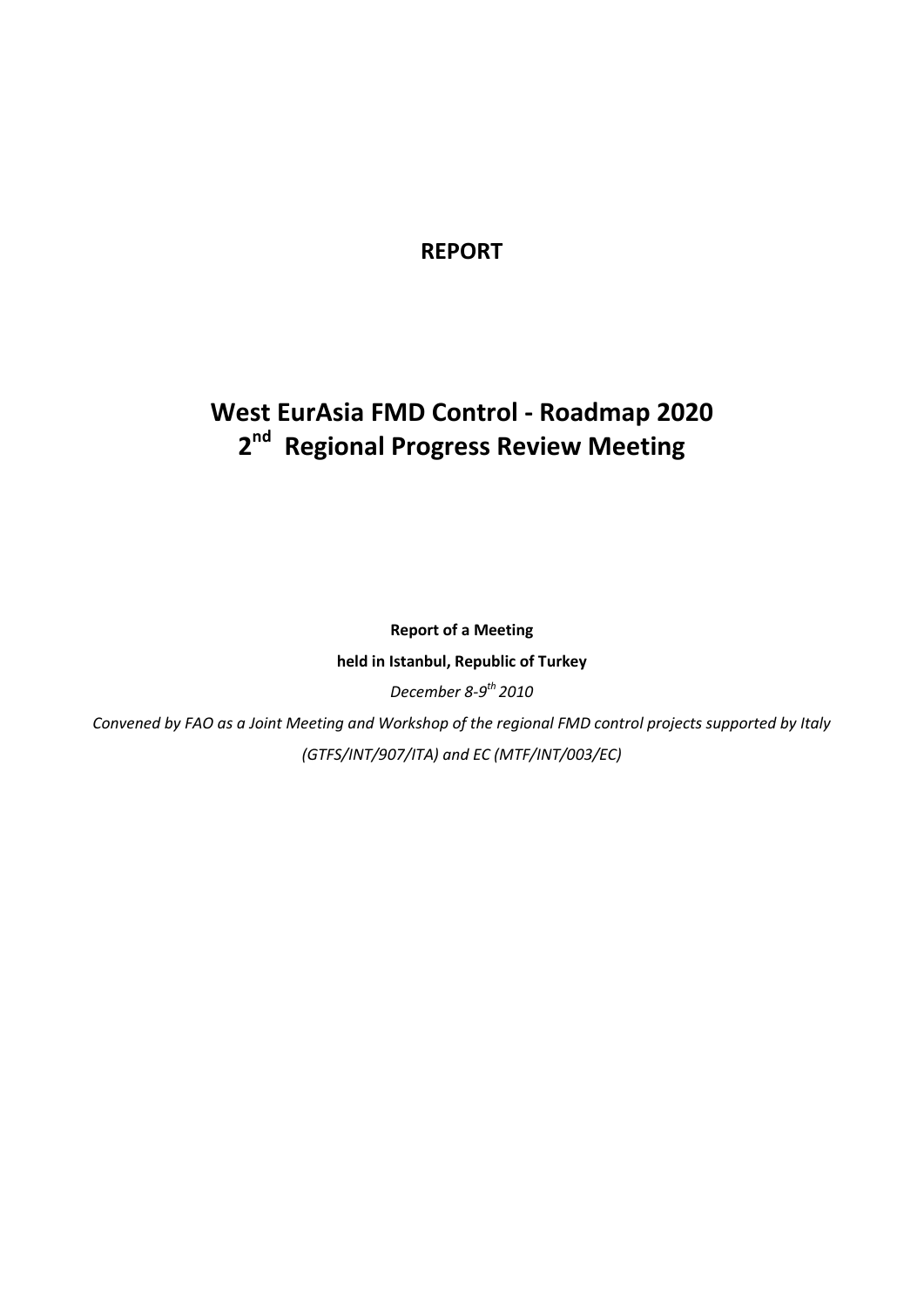# **Vision for the West Asia Roadmap for FMD Control**

Regional cooperation among Eurasian countries for the progressive control of FMD through public and private partnerships leading towards freedom of clinical disease by 2020 for regional economic development, food security, and poverty alleviation.

Региональная кооперация между Евразийскими странами в целях прогрессивного контроля ящура через общественное и частное партнерство ведет к свободе от клинического проявления болезни к 2020 г. для экономического развития и снижения уровня бедности.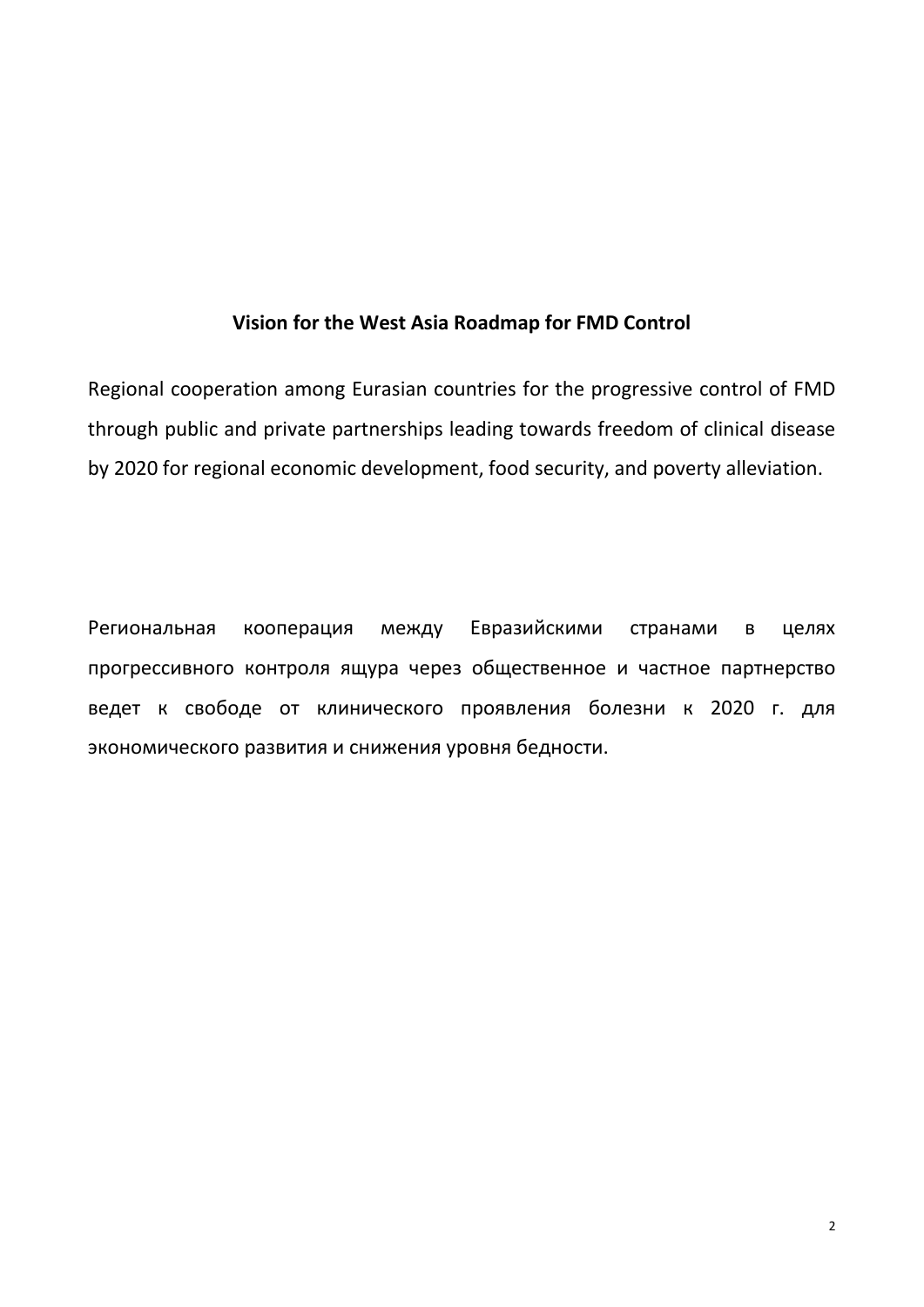# **Contents**

| WEST EURASIA FMD CONTROL ROADMAP TO 2020 - revised after Istanbul 2010 (PROVISIONAL) 5 |  |
|----------------------------------------------------------------------------------------|--|
|                                                                                        |  |
| Day by day report of the Meeting : West EurAsia FMD Control - Roadmap 2020 10          |  |
|                                                                                        |  |
|                                                                                        |  |
|                                                                                        |  |
|                                                                                        |  |
|                                                                                        |  |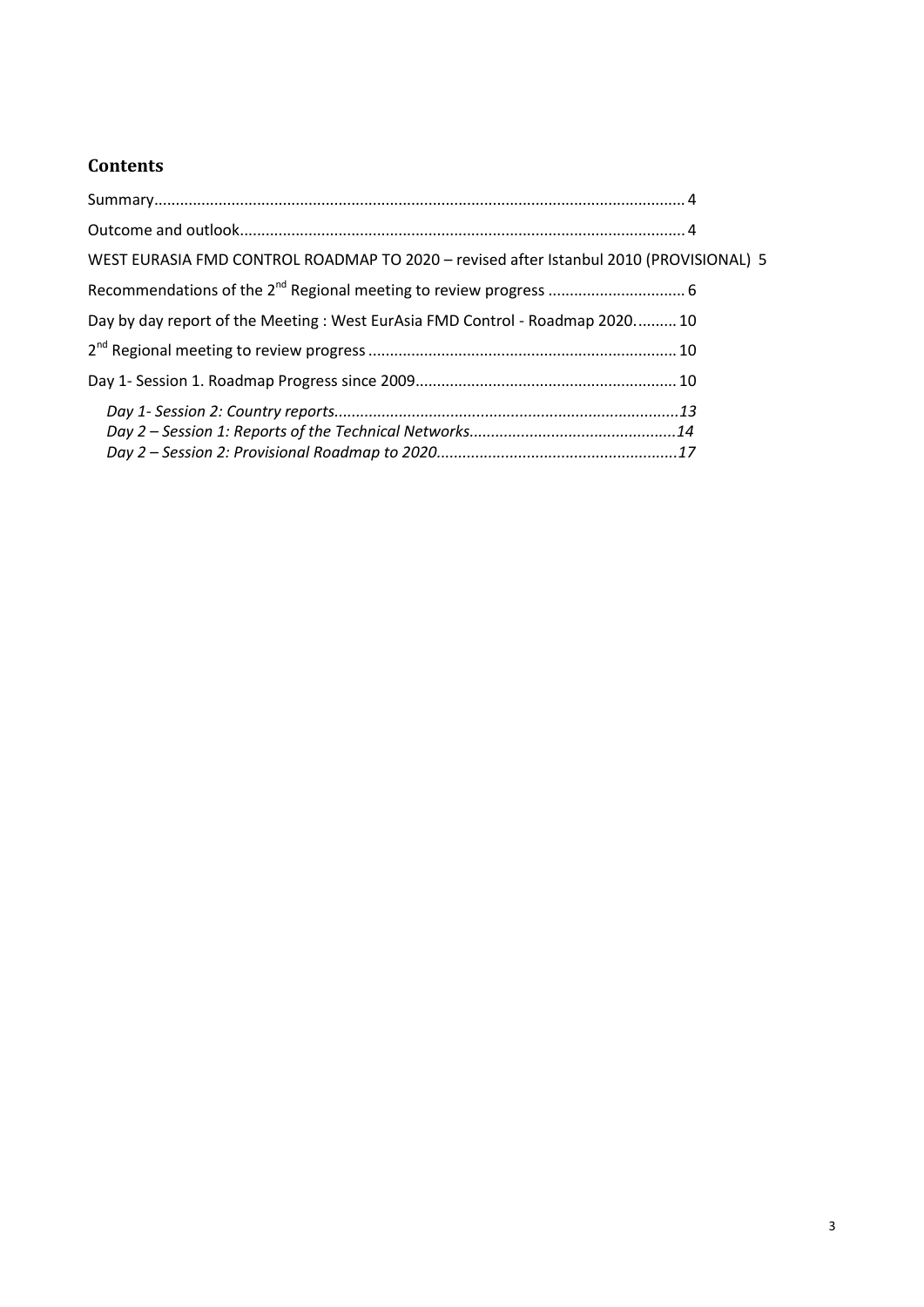#### <span id="page-3-0"></span>**Summary**

- 1. The 2<sup>nd</sup> Regional Meeting to review the progress of the West Eurasia FMD Roadmap was held in Istanbul, Turkey in December 2010, organized by FAO in consultation with OIE, and hosted by the Ministry of Agriculture, Turkey.
- 2. The Meeting was supported by the FMD projects implemented by the EuFMD Commission (FAO) in Turkey, Trans-Caucasus, Iran and Syria, and the GTFS/INT/907/ITA project for Central Asian countries. Invitations were sent by FAO, on behalf of the FAO and OIE, to the Chief Veterinary Officers (CVOs) and to the FAO national consultants on FMD (EuFMD or GTFS projects). In total, 14 countries in West EurAsia were represented.
- 3. The Objectives of the Workshop were:
	- a. to review the progress along the Regional Roadmap towards the vision identified at the Shiraz Meeting in 2008, of a "West Eurasia region free of clinical FMD by 2020";
	- b. to share information on FMD virus circulation within the West Eurasia FMDV ecosystem to assist planning of preventive measures in the short –term.

#### <span id="page-3-1"></span>**Outcome and outlook**

- 4. The progress of FMD control since the Istanbul meeting in 2009 was reviewed and a provisional revised Roadmap to 2020 developed, for the 14 countries currently participating in the West Eurasia FMD Roadmap.
- 5. Of the 14 countries participating in the Roadmap:
	- a. One area was considered to have progressed from Stage 3 to Stage 4 (Turkish Thrace).
	- b. 12 countries were considered to remain at the same PCP stage as in 2009.
	- c. 1 country did not present material for evaluation.
	- d. 1 country was demoted on the basis of no action towards progress on the PCP in 2010.
- 6. The progress in the second year was considered to be good, and the Roadmap remains on track to achieve the vision of freedom from clinical cases of FMD being achieved by the year 2020.
- 7. The continued realisation of the vision requires a co-ordinated set of national efforts under an overall framework of progressive risk reduction, supported by regional services and sharing of information, technical knowledge, and possible donor support, between countries within the region and which are beneficiaries of the action.
- 8. Almost all countries in the region are in Stage 1 of the Progressive Control Pathway (PCP), or above, and most continue to invest heavily in FMD vaccination programmes. However, weaknesses in international control of animal movement, and gaps in preventive measures, have allowed the continued circulation of types A, O and Asia-1 in the region. In 2010, the most serious breakdown in control was the regional epidemic of FMD serotype O Panasia II (ANT-10 lineage).
- 9. The international organisations indicated their strong continued support for the Roadmap process , with the EC, and the EuFMD Commission, having shown their commitment through supporting FMD control in Turkey (EuropeAid), Iran (through EuFMD) and the TransCaucasus (through EuFMD), and the commitment of the Government of Italy for further support to 5 Central Asian countries. In addition Pakistan will, through FAO, receive a major support for FMD control in 2011-13.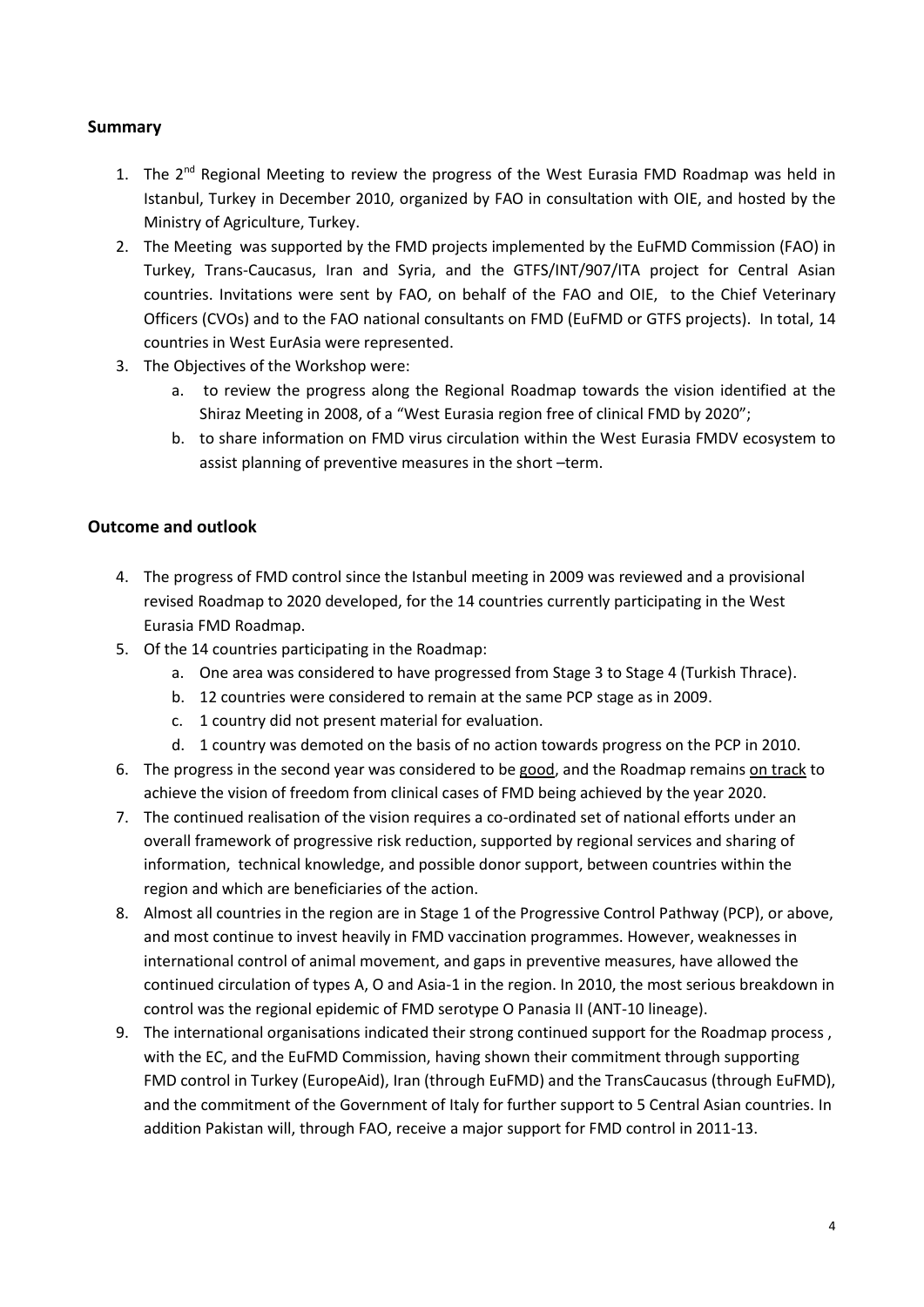- 10. A Secretariat remains necessary to provide co-ordination of the supportive services, particularly to promote the laboratory network and services, and the epidemiology and risk monitoring, and for monitoring and communication of progress.
- 11. Annual meetings should continue to be convened by FAO/EuFMD/OIE to monitor progress.

#### <span id="page-4-0"></span>**WEST EURASIA FMD CONTROL ROADMAP TO 2020 – revised after Istanbul 2010 (PROVISIONAL)**

This table indicates the FINAL assessment of the Country Stage position for 2010, together with the expected progression to 2020. A provisional Roadmap was produced at the Istanbul meeting (see Chart), and if any countries considered that the status that had been assigned was not accurate, time was given until the end of January 2011 to produce an evidence-based request for the status to be changed. The progression from 2011 to 2020 is based on self-assessment completed during the Istanbul meeting.



#### **Assessment of country Stage position for 2010, together with the expected progression to 2020.**

#### **Acknowledgements**

This report was compiled by the Secretariat of the EuFMD Commission, FAO, Rome. In particular, Adel Ben-Youssef and Carsten Potzsch are thanked for managing the 2010 surveys on PCP Progress and Vaccination campaigns, Nadia Rumich for managing the documents and communications, Claudia Ciarlantini for the artistic quality, web support and direction, Umberto Ciniglio and Enrique Anton for managing the venue, accommodation and travel arrangements, and Giancarlo Ferrari for unfailing technical support and enthusiasm throughout that underpins the Roadmap. The financial support for travel and allied costs, from the EC (SANCO) and Italian Co-operation (GTFS/INT/907/ITA) is gratefully acknowledged.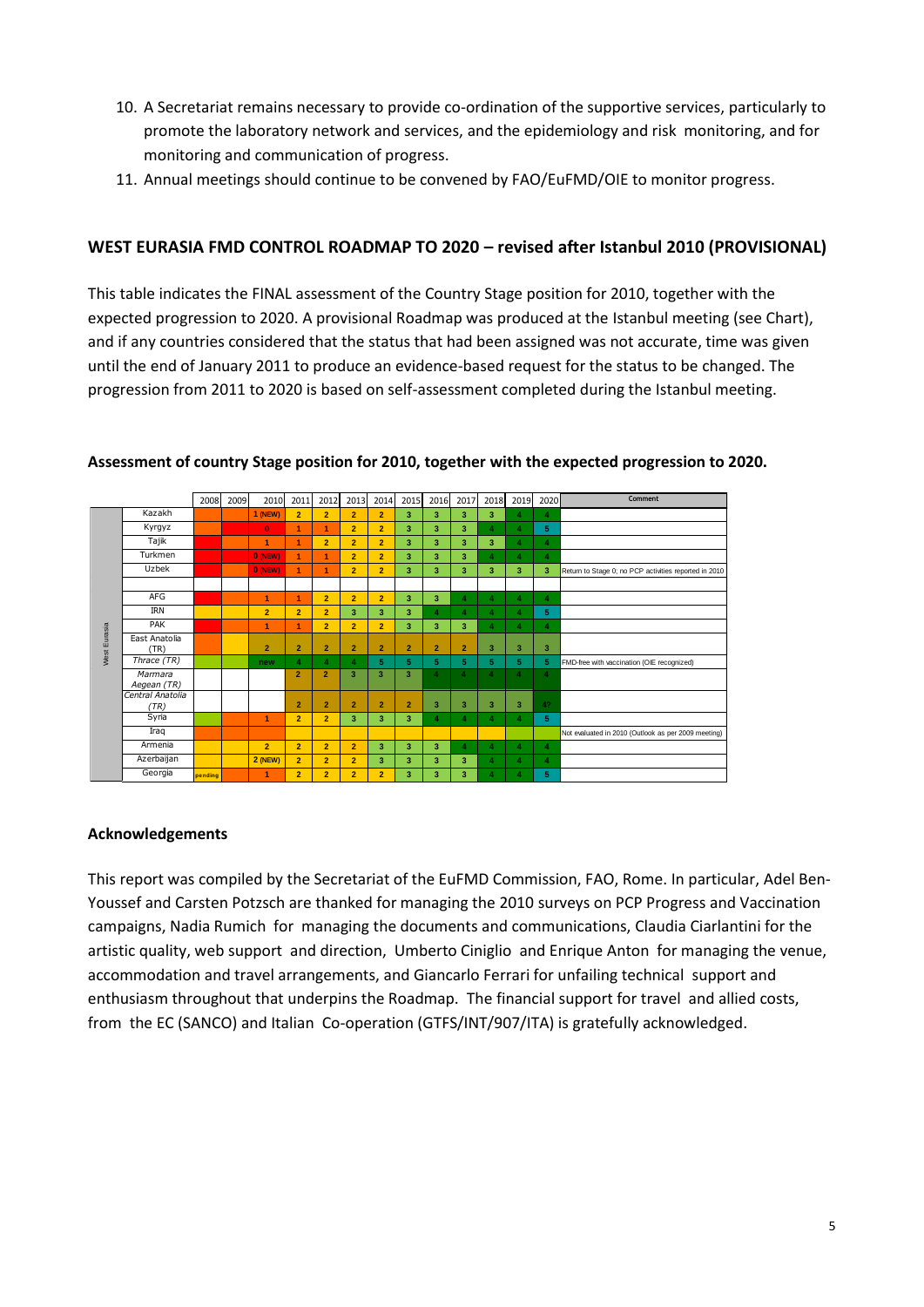# <span id="page-5-0"></span>**Recommendations of the 2nd Regional meeting to review progress West EurAsia FMD Control - Roadmap 2020**

The 14 countries here represented, agree the following:

#### *Considering that*

1. A regional epidemic of FMD serotype O Panasia II (ANT-10 lineage) has affected many countries in the region in the past year, and other type O Panasia II lineages have affected countries in the region;

2. Genetically distinct lineages of FMDV serotypes A (3 lineages of A Iran 05, O (4 lineages of O Panasia II) and Asia-1 (2 lineages) circulate within parts of the region, with the potential for further emergence and spread throughout the region;

3. Some countries in the region remain at an early stage of the PCP, with limited actions to monitor and control the movement of FMD;

4. High investments in FMD control in Turkey and the I.R of Iran, and other countries in the region are at risk as a result of epidemic developments in some parts;

5. Progress has been made to better map the emergence and spread of strains within the region, and to communicate between risk managers in the veterinary services, but an early warning system to allow countries to adapt their control measures is not yet in place;

6. Most countries have demonstrated their commitment to the Roadmap through undertaking PCP activities, with evidence of monitoring and control actions being applied , but some remain in Stage 0 and 7 of 14 remain in Stage 1;

7. There is a need for the countries of the region to express their voice and to assist direction of the initiative, working with the international organizations;

8. The countries of the region require effective regional services to achieve the progress in monitoring and surveillance, and assist raising the capacity of the national reference laboratories to service the national control strategies;

9. There has been a unprecedented demand for virus typing in 2010, and clear demonstration of the need for additional laboratory capacity in the Regional and national laboratories in order to provide rapid FMDV typing and vaccine matching services for the countries concerned;

10. FMD vaccines being used in the region are of generally low potency (3 PD50) , and include vaccines which are not purified in respect of NSP, and are produced by a range of suppliers whose adherence to the quality standards of the OIE and European Pharmacopoeia are uncertain;

11. Preventive vaccines of 3PD50 potency cannot be expected to prevent all outbreaks, and that additional measures, efforts in critical control points will be needed if disease and viral circulation is to be prevented.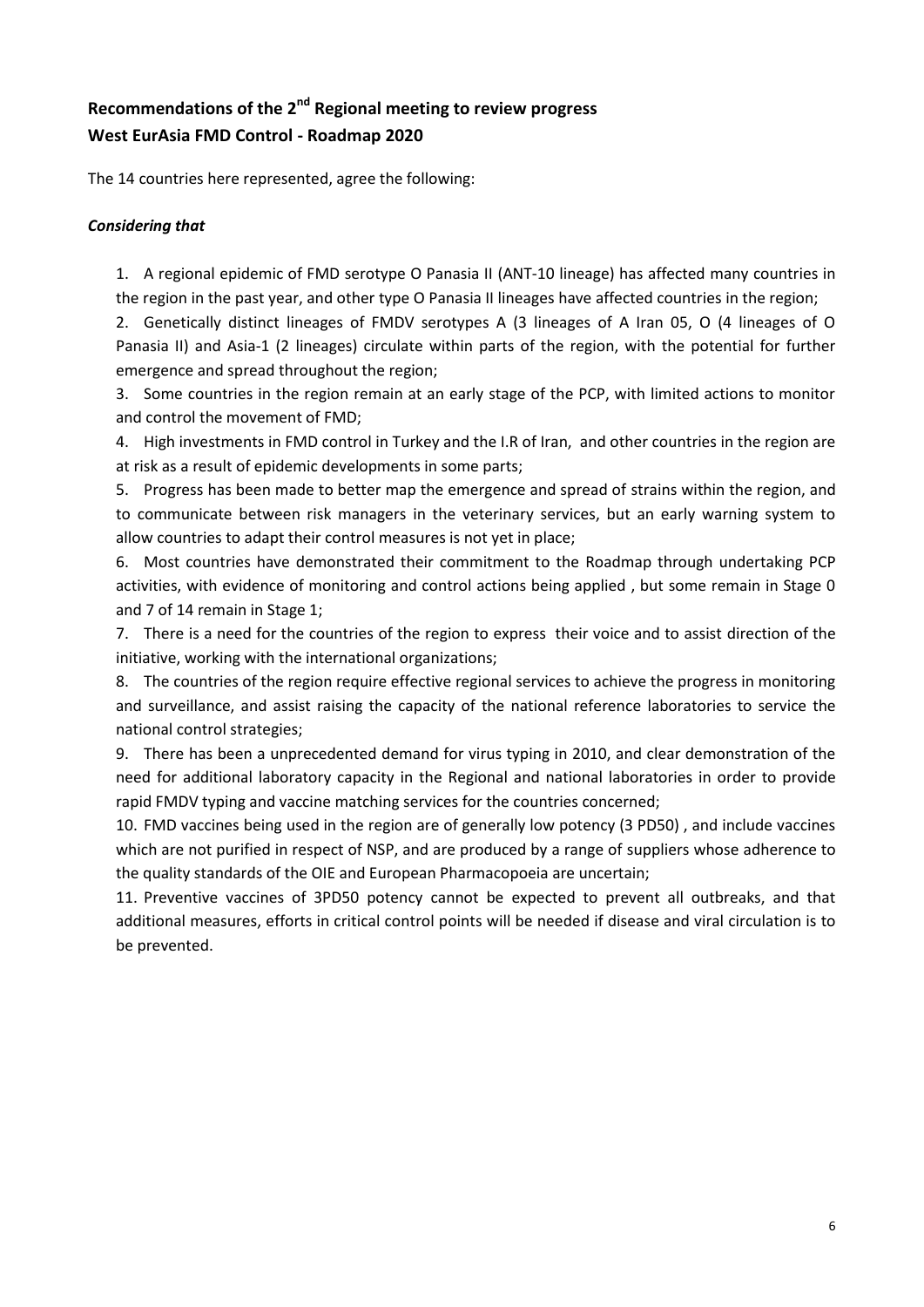#### *Recommendations*

#### *On virus circulation*

- 1. Veterinary Services should reconsider their vaccination plans for the coming year, taking note of the reservoir/persistence of Asia -1 in Pakistan and Afghanistan, and of serotype A Iran 05 and O Panasia II in at least 4 Roadmap countries (Pakistan, AFG, Turkey, Iran);
- 2. Veterinary Services should be aware of the continual risk of movement of viral variants within the region, taking note of the sublineages of each serotype in the region.

#### *On vaccine recommendations*

- 3. Veterinary services should ensure that vaccines used are appropriate for the risk from viruses circulating in the West Eurasia region; the most appropriate vaccines for current risk in the region for use in 2011 are A Iran 05/A TUR 06 and O Manisa/O Panasia II in routine vaccination programs, and Asia-1 Shamir (in risk zones);
- *4.* Veterinary services should review the re-vaccination intervals in countries in PCP Stage 2 to 4, should be based on vaccine performance in the field, through an assessment of the duration of population immunity in the species, and the risk posed by the gap in immunity in the species and age group concerned;

#### *On the overall Roadmap approach and PCP*

- 5. Endorsed the approach and recommended continuation of the Roadmap process, with annual survey for indicators of progress;
- 6. Endorsed the revision of the PCP Stages and criteria that have been proposed by FAO and delegate the responsibility for assessment in 2011 to the FAO, which should select the team to undertake the evaluation process with the agreement of the Advisory Committee.

#### *On the FMD monitoring and early warning activities*

- 7. Recommends far greater effort to achieve the rapid sharing of laboratory information on FMD between the 4 main countries of Pakistan, Iran, Afghanistan and Turkey, through support to the WELNET and to reference laboratories providing vital services to the Roadmap;
- 8. Continued support to evaluate the benefit/cost of swab sampling from high risk markets in this region, including support to WELNET laboratories willing to undertake the services and information sharing required;
- 9. Satellite laboratories serving international surveillance for typing FMDV should provide their reports in a harmonised manner to that of the WRL, in order that the VS of the sending countries, FAO, OIE, are informed of the results;
- 10. Greater communication on a regular basis to the 14 countries in the Roadmap, plus their international partners, through newsletter, bulletins or other means of bring attention to new findings/threats to FMD control.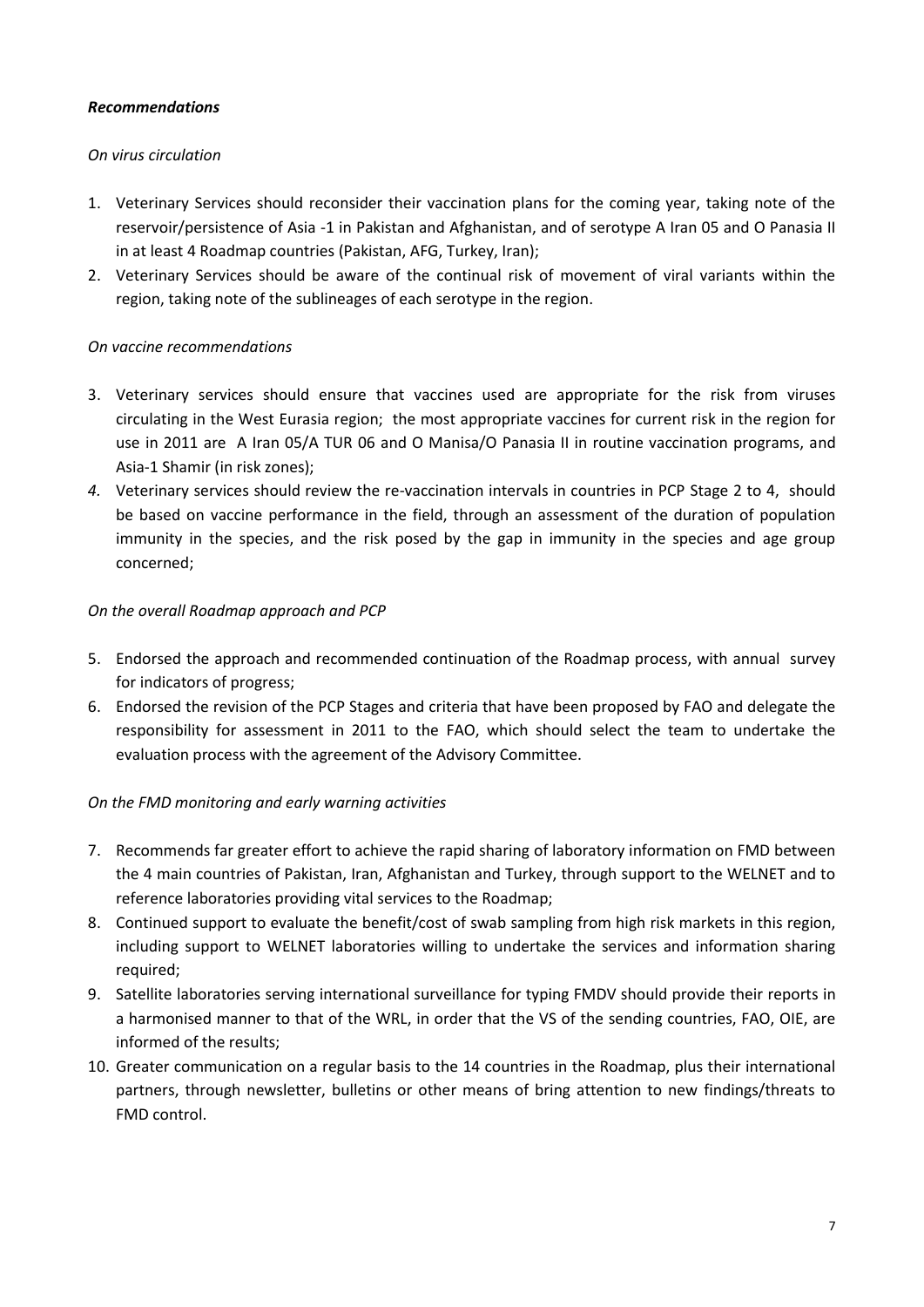#### *On progress along the Roadmap since 2009*

- 11. That the international organizations, and national stakeholders, take note of the progress achieved in parts of the region since 2008, with progress of several countries along the pathway;
- 12. That the 2010 Roadmap be finalized before the end of January, after allowing another month for the missing information to be provided;
- 13. That an information portal be established and greater effort be made to communicate the Roadmap principles and progress to national and international stakeholders.

#### *Recommendations of the West Eurasia FMD Lab Network*

- 14. Support is provided to WELNET in 2011 to better plan activities and achieve regular communication between the reference and national laboratories in the region;
- 15. Comprehensive Plan to address the training needs over the next 3 years, should be developed, if required supported by FAO consultancy;
- 16. First priority is to achieve a rapid and sensitive means of confirming the FMD serotype in all countries, and secondary to achieve the capacity to undertake NSP (Stage 1) and SP (Stage 2) needed in countries according to their Stage in the PCP;
- 17. That the Annual Workplan for 2011 be considered and supported by EuFMD and /or other international agencies, and calls upon the EuFMD to provide support for the action plan;
- 18. Actions to harmonise quality of reporting of suspected vaccination failure (WELNET protocol for investigating suspected vaccine failure, developed with the EpiNetwork and pilot study in at least two countries);
- 19. More work on the stability of type O vaccine strains, and the duration of immunity of various type O vaccines used in region;
- 20. Develop a simple PTS to be serviced within the region, with results that can be brought back to the Annual Meeting.

#### *Recommendations of the Epidemiology/Risk assessment group*

- 21. To organize training courses on epidemiology that will assist countries at same stage of the PCP to better plan and make use of the studies needed to meet the PCP requirements (initial action by FAO-GTFS/INT/907/ITA project, by end of January 2011);
- 22. In addition , or part of this, to identify survey designs for countries that use non-pure FMD vaccines;
- 23. To develop a West Eurasia Roadmap mechanism, for analysis of information to assist early warning of new threats/epidemics for the region, that may include developing agreements over the next year on monthly or more frequent information provision between Roadmap countries, with focus on the countries which have cases in most months of the year (Action: EuFMD/FAO, to develop proposal);
- 24. That the Annual Workplan for 2011 be further elaborated, a budget identified, and follow up agreed with the international agencies.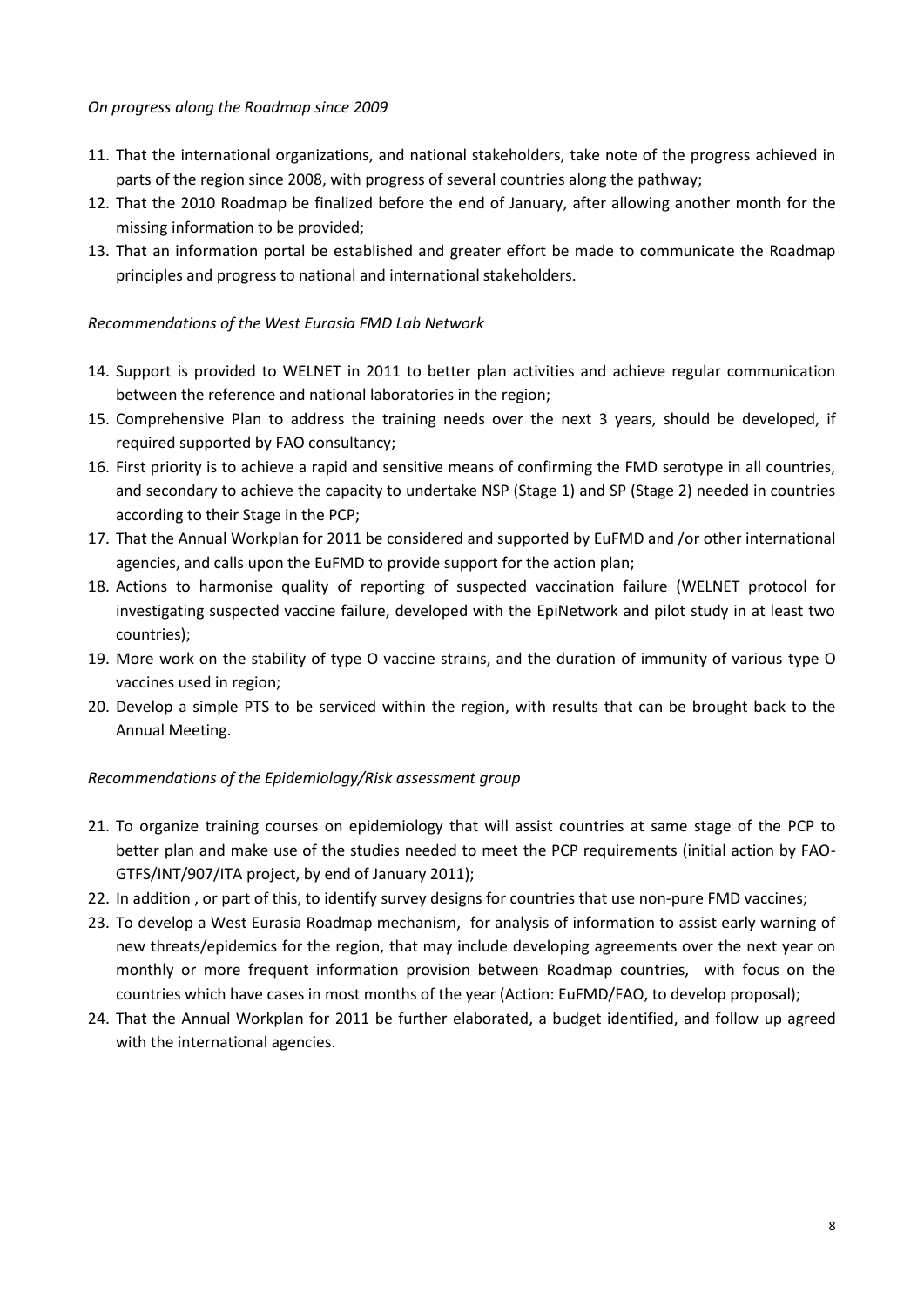#### *Recommendations on Vaccination Program Monitoring*

25. Improvement of the questionnaire in order to better understand the quality and coverage of vaccines used in the region, including the POTENCY, and better communication to countries on the issues affecting vaccine selection and vaccination program performance.

#### *Recommendations on Governance of the West Eurasian FMD Roadmap Initiative*

26. The Advisory Committee (AC) should be extended to include representatives, normally at CVO level, from 3 countries in the Region, and 4 international bodies, with the two network leaders being present as Observers; these should continue to report to the annual meeting and to the relevant GFTADS Steering Committees. The President should be a CVO, or higher, from the 14 countries of the Roadmap, and should serve for 3 years after election. The technical representatives that can represent the FMD Laboratory Network and the Monitoring and Surveillance network should also serve for 2 years after election. The AC should meet twice per year, with meetings that could be back to back with the Annual Meeting and with the OIE or EuFMD General Sessions.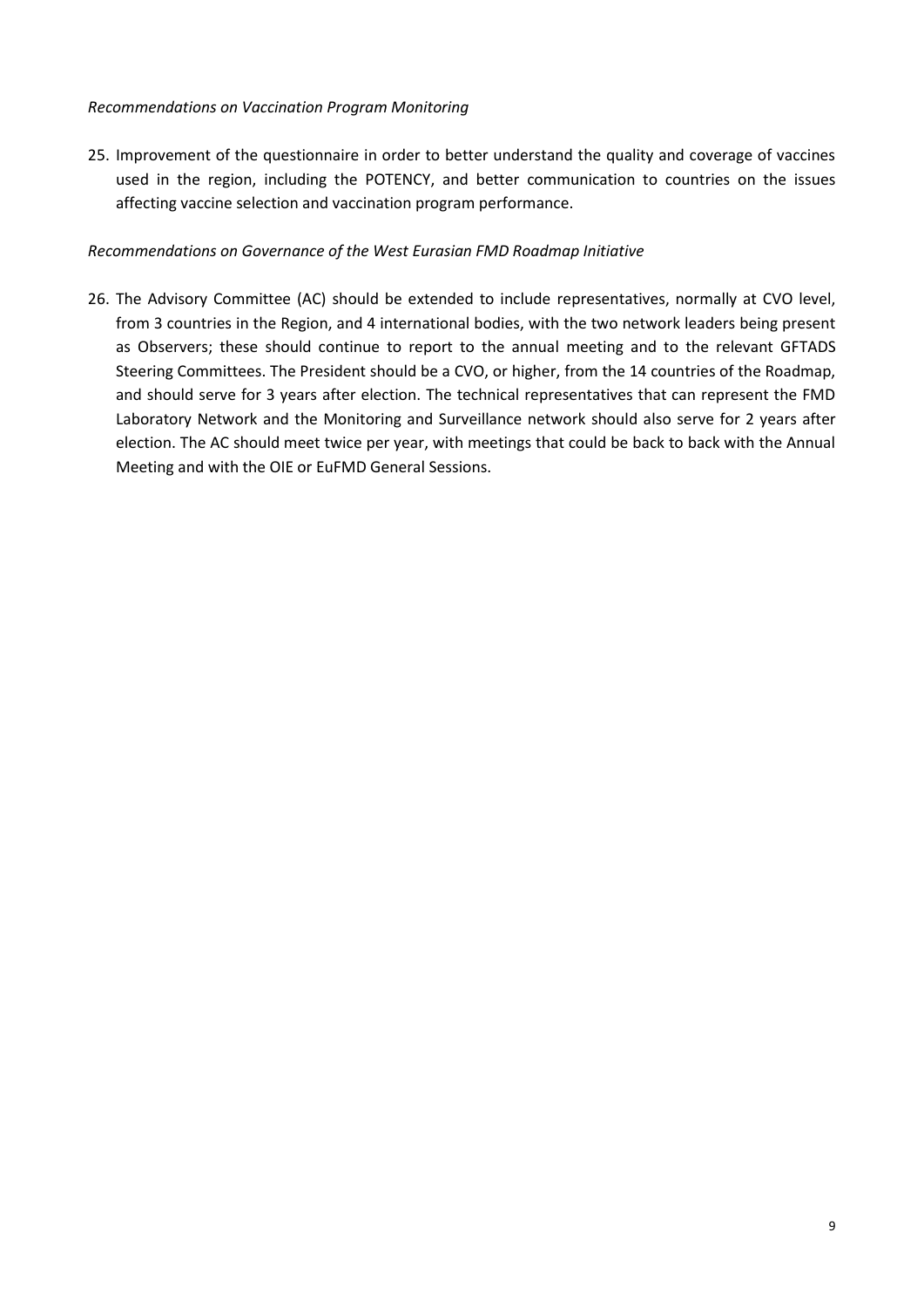#### <span id="page-9-0"></span>**Day by day report of the Meeting : West EurAsia FMD Control - Roadmap 2020.**

# <span id="page-9-1"></span>**2 nd Regional meeting to review progress**

#### **Opening**

The Meeting was opened by Dr Haluk Askaroglu, CVO and Head of the Animal Health Department, GDPC, Turkey. He indicated the serious commitment of Turkey to FMD control, the progress made in the past two years and the scale of the challenges; in 2010, as a result of the very high animal prices in the region, Turkey had been badly affected by FMD despite undertaking higher level for vaccination than ever before in her history. The control of FMD is therefore a regional issue, and far greater information exchange is needed in order to be able to prevent recurrence of epidemics. The West Eurasia Roadmap therefore must take serious measures to address the reasons why epidemics arise and move so rapidly.

Dr Kim, OIE Scientific Department, Dr de Leeuw, FAO, and Dr Herzog, EuFMD Chairman, gave their support to the Roadmap. Dr de Leeuw indicated that national efforts and regional efforts must work in the same direction, and the Roadmap was an example for other regions, and the PCP a valuable tool for self assessment and for setting goals for progress. List of participants in **appendix 1**.

#### **Organization of the Workshop**

The Workshop was structured as follows:

- o **Day 1:** first an overview of the Progressive Control Pathway (PCP) approach and the Regional Roadmaps for WestEurasia. There was a report from the WRLFMD on epidemic events in the region in 2009-2010. The meeting then considered progress reports and outlook for FMD control from the program activities of GTFS/Italy project (in 5 countries) and EuFMD projects; thereafter an overall assessment of progress given on basis of the survey findings, and country representatives a self-assessment on their rate of future progress and needs for assistance. (**Appendices 2-13**).
- o **Day 2** reviewed the provisional Roadmap to 2020, results from the vaccination questionnaire, reports from the laboratory and epidemiology networks the draft recommendations, and elected the regional Roadmap advisory group representatives. (**Appendices 14-16**).

#### <span id="page-9-2"></span>**Day 1- Session 1. Roadmap Progress since 2009**

#### *Roadmap principles and processes*

The Session first received a presentation from Keith Sumption (EuFMD) giving the back ground to the West Eurasian FMD control Roadmap, ( **Appendix 2**). The WestEurasia Roadmap had been developed at a meeting in November 2008 in Shiraz, Iran, attended by representatives of 14 countries. Following on this success, a continental roadmap for Africa was developed in January 2009 (Nairobi meeting). For both, the vision, and plan to 2020, used the Progressive Control Pathway (PCP) approach, in which FMD control level of a country or zone is categorised on the basis of monitoring, control and surveillance actions, moving from basic monitoring for FMDV strains and risk points for infection, to a stage where FMDV circulation in a country has ceased and each new event detected by surveillance is controlled and the absence of further circulation verified; this Stage (3) precedes the official recognition of FMD freedom by the OIE.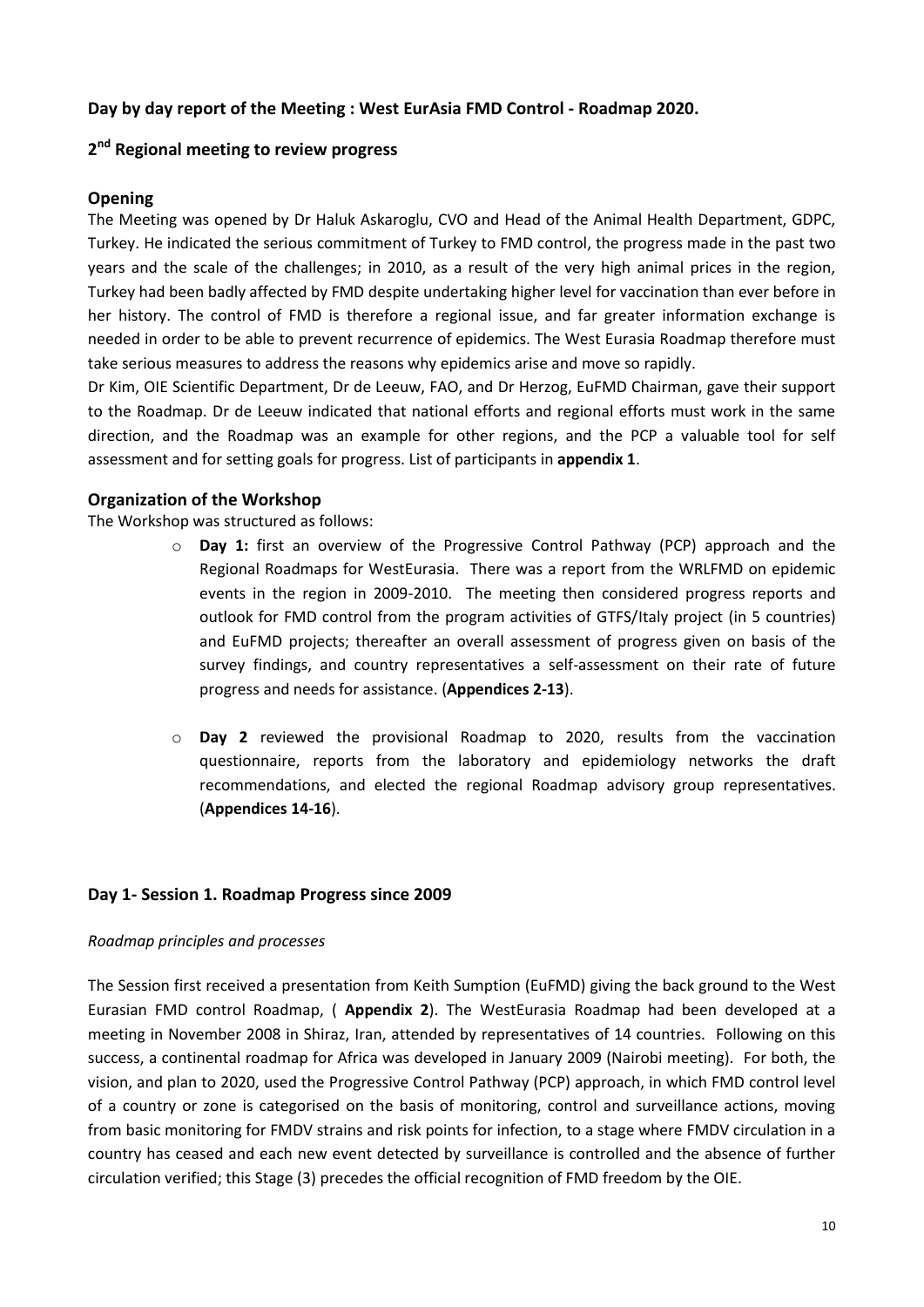The Roadmap/PCP approach provides a framework for comparing the level of action against FMD between countries, and, at the minimum, provides information essential for planning preventive measures in neighbouring countries. It is under study by the OIE as a major tool in a Global FMD Control Strategy (FAO/OIE). In 2008, several countries in WestEurasia were considered, on their own assessment, to be in Stage 0, and the aim of international support was to progress these countries to Stage 1 in 2009. At the 2009 and 2010 meetings, countries submitted evidence to prove their PCP status. Ten of 14 countries undertook seromonitoring in 2009, and 2 countries were "downgraded" due to lack of monitoring evidence submitted. In the 2010 progress review, the modified PCP approach (following October 2010 Consultative Group review) will be applied.

Peter de Leeuw, representing FAO, then described the Global FMD Control Initiative and the PCP-FMD (**Appendix 3**). As part of the Global FMD Control initiative, the Global FMD Working Group is developing a Global FMD Control Strategy. The PCP is expected to become the cornerstone of the Global FMD Initiative. The PCP had recently been reviewed, and the Stages and 'gateways' between them clearly defined. The focus of each Stage and key actions are summarized in Figure 1 below, and were reviewed in this presentation.



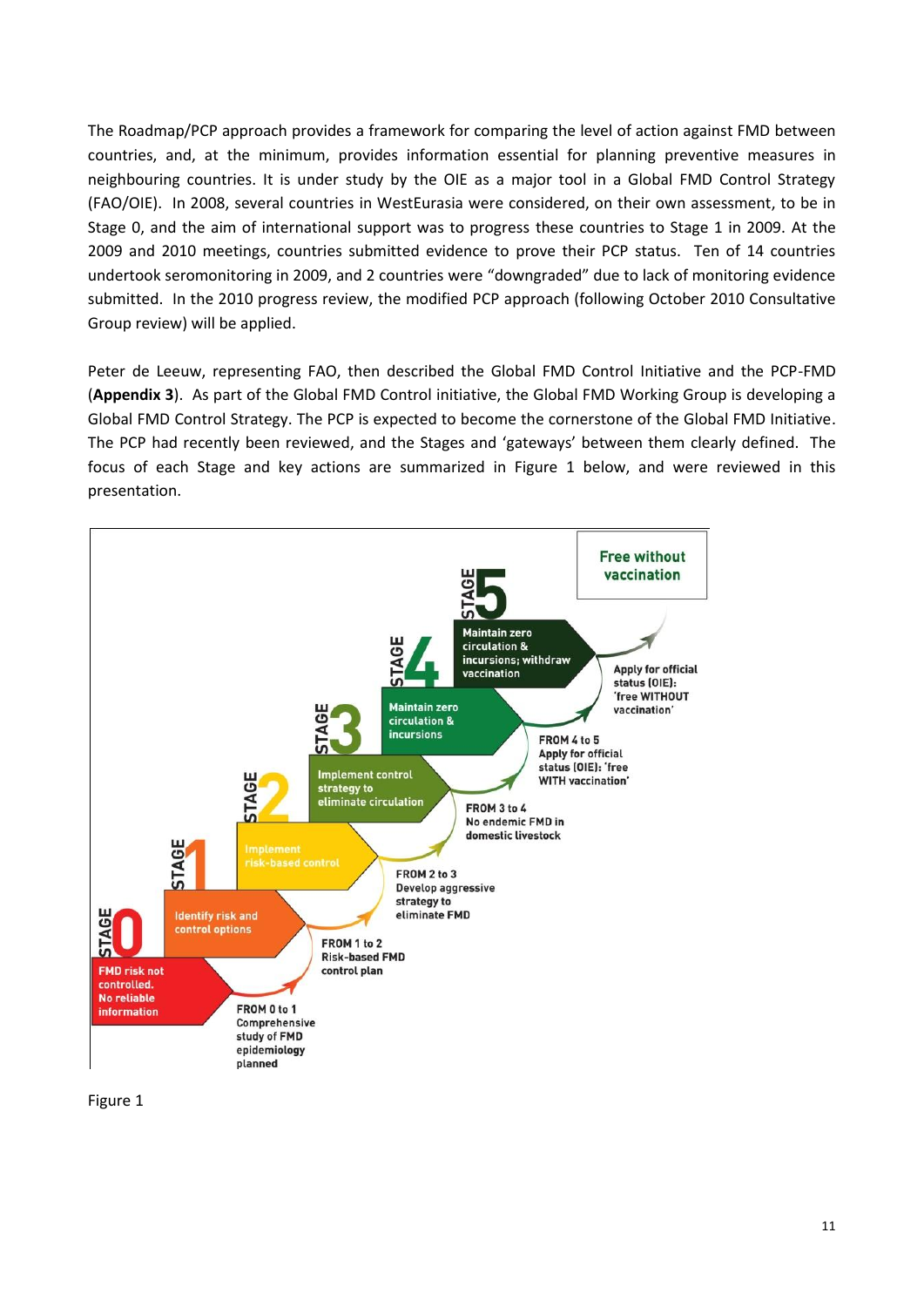#### *Epidemic Events and FMDV circulation in the West Eurasia region*

A global and regional overview was presented by Dr Jef Hammond, WRL Pirbright (Appendix 4). In 2010 the region had been seriously affected by an "explosive" epidemic of O-PanAsia-2 , and circulation of serotype A-Iran-05 lineage had continued throughout. Several sublineages have evolved from A-Iran-05, including A-Iran-05 <sup>ARD-07</sup>, A-Iran-05 <sup>AFG-07</sup> and A-Iran-05 <sup>BAR-08</sup>. There are also several sublineages of O-PanAsia-2 (PanAsia-2<sup>YAZ-09</sup>, PanAsia-2<sup>FAR-09</sup>, PanAsia-2<sup>ANT-10</sup>, PanAsia-2<sup>BAL-09</sup>, PanAsia-2<sup>SAN-09</sup> and PanAsia-2<sup>PUN-10)</sup>. A high number of samples were submitted to WRL for vaccine matching from Iran (238), Pakistan (45), Turkey (61) and Afghanistan (176). Serotype A field isolates appear relatively well matched to the vaccine strain vaccines used , but a significant proportion of isolates of serotype O were not well matched and so the vaccine may not be protective. Type Asia-1 probably remained circulating in Pakistan and Afghanistan, but had not been confirmed from Turkey since 2002 or Iran since 2004.

#### *FMD monitoring in 5 central Asian countries- progress under GTFS/INT/097/ITA support*

A review of findings of the FMD monitoring program supported under GTFS project, in 5 countries , was given by Dr Ferrari (Appendix 5). The program has 3 main components: 1) Serology (NSP antibodies to assess virus circulation even in absence of notified clinical outbreaks) carried out in all 5 countries; 2) Detection of viral genome from non-clinically affected animals (mainly in Live Animal Markets) carried out in Afghanistan, Pakistan and Tajikistan and 3) Detection of FMD virus from clinically affected animals (project is supporting attendance of outbreaks) with results available from Afghanistan and Pakistan. Results were presented from 2009, and the sampling plan for 2011 described.

Significant findings included evidence that FMD risk was 28% lower in vaccinated compared to unvaccinated villages in Afghanistan; whereas there was no difference in risk between vaccinated and unvaccinated villages in Uzbekistan.

#### *Progress in FMD control in Turkey and Iran*

Progress in these two countries was presented (**Appendices 6 & 7**). On the 25th May, 2010, Thrace was declared FMD-free with vaccination. However, 1501 outbreaks were reported in Anatolia in 2010. 58% of these were type O, 8 % type A and the remaining 34% unconfirmed. These outbreaks occurred despite an extensive vaccination campaign in which 91-92% of large ruminants in Anatolia were reported vaccinated in the 2010 spring and autumn vaccination campaigns, and 73% of small ruminants in the spring campaign. Ongoing outbreaks underline the importance of early detection of new strains.

There was a large NSP serological survey with samples from both large and small ruminants, with over 67,700 sero collected. Overall, approximately 12% of LR samples and 17% or SR samples were positive, but this result varied by region and age group. In addition to these activities, there is also a large public awareness campaign about FMD.

Dr. Rasouli described the FMD situation in Iran. He highlighted the diversity of the livestock population and the large extent of animal movements, including illegal animal movements, which are driven by differences in meat prices. Some breeds from neighbouring countries are believed to be resistant to FMD. Iran controls FMD through vaccination, which costs approximately \$21 million/year using locally produced vaccines (Razi Institute) and Merial vaccine. Cattle are vaccinated 3x/year and small ruminants 1/year.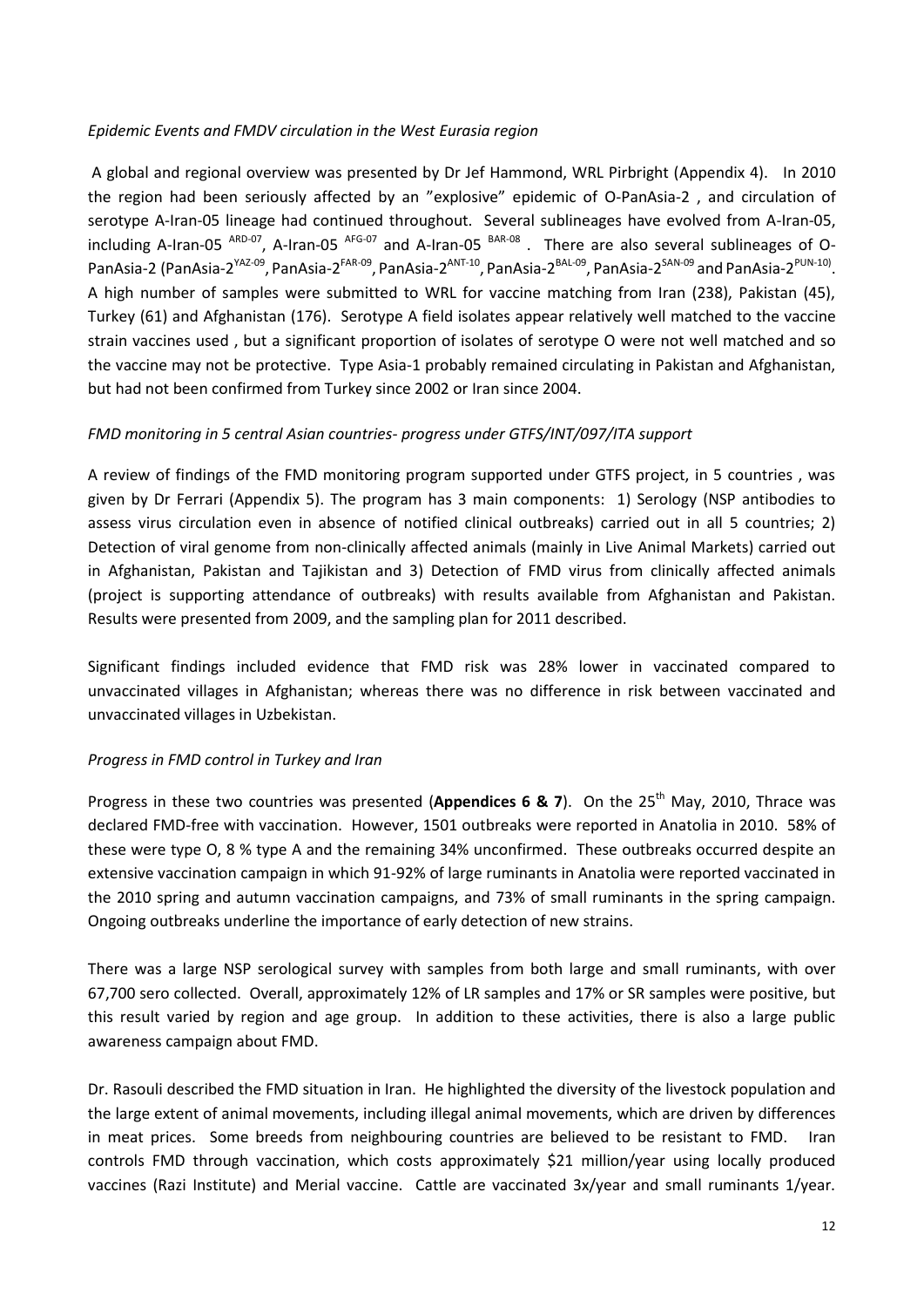There are also movement controls and public awareness campaigns. There is an extensive active surveillance system, and outbreaks are reported using the GIS system.

### <span id="page-12-0"></span>*Day 1- Session 2: Country reports*

Progress in FMD control in Pakistan, Uzbekistan, Turkmenistan, Kazakhstan and Afghanistan These countries made brief presentations about their FMD situation in general and specifically progress along the PCP (Appendices 8-12)

*Pakistan***:** In 2010, there was progress on training and awareness for both veterinarian and farmers. 76 samples were submitted to the WRL, and most were found to be type O (PanAsia-2<sup>ANT10</sup> and PanAsia-2<sup>PUN10</sup>),although there were a few type A (Iran-05<sup>AFG07</sup>. Further serological surveys (NSP) and antigen detection (including samples from non-clinically infected animals in markets) are planned for 2011.

*Uzbekistan:* FMD prevention and control takes 70% of budget for veterinary services. In the buffer zone, Vaccination is done 2x/year in cattle and 1/year for small ruminants, primarily using a trivalent vaccine (A,O, Asia-1) imported from Russia. An NSP sero-survey is planned for 2011. Lack of movement control, laboratory supplies, training for laboratory and epidemiology staff, and lack of support for compensation for the owners of infected animals are seen as the biggest challenges in Uzbekistan.

*Turkmenistan:* A serological survey was carried out in the border areas in 2010 for both FMD and PPR, and results were presented.

*Afghanistan:* The CVO is informed of FMD outbreaks throughout the country rapidly by radio. Because of the GFTS project support, several of these outbreaks were attended and samples collected. Several samples were submitted to WRLFMD, and determined to be O PanAsia-2 (ANT-10, BAL-09) and A Iran-05- AFG-07. Samples were collected from clinical cases (247) and also non-clinical cases (200) at live animal markets.

**Presentation of Report on country progress:** Keith Sumption presented an assessment of country progress along the Roadmap since the Istanbul meeting in November 2009 (**Appendix 13**). A survey was sent through the CVO of each country to allow an evidence-based assessment of progress, using the newly revised PCP stage definitions. The survey was conducted in English and Russian, with a very good level of response. The results were presented and the country representatives had the opportunity to review the position and provide supporting arguments/information if they considered the PCP position to be incorrect.

Subsequently, a table was provided to representatives, to complete their own assessment of the timeline through 2020 with respect to progress to the next and subsequent PCP Stages. The returned papers, together with the responses to the questionnaire were used to complete a *Provisional Roadmap to 2020*.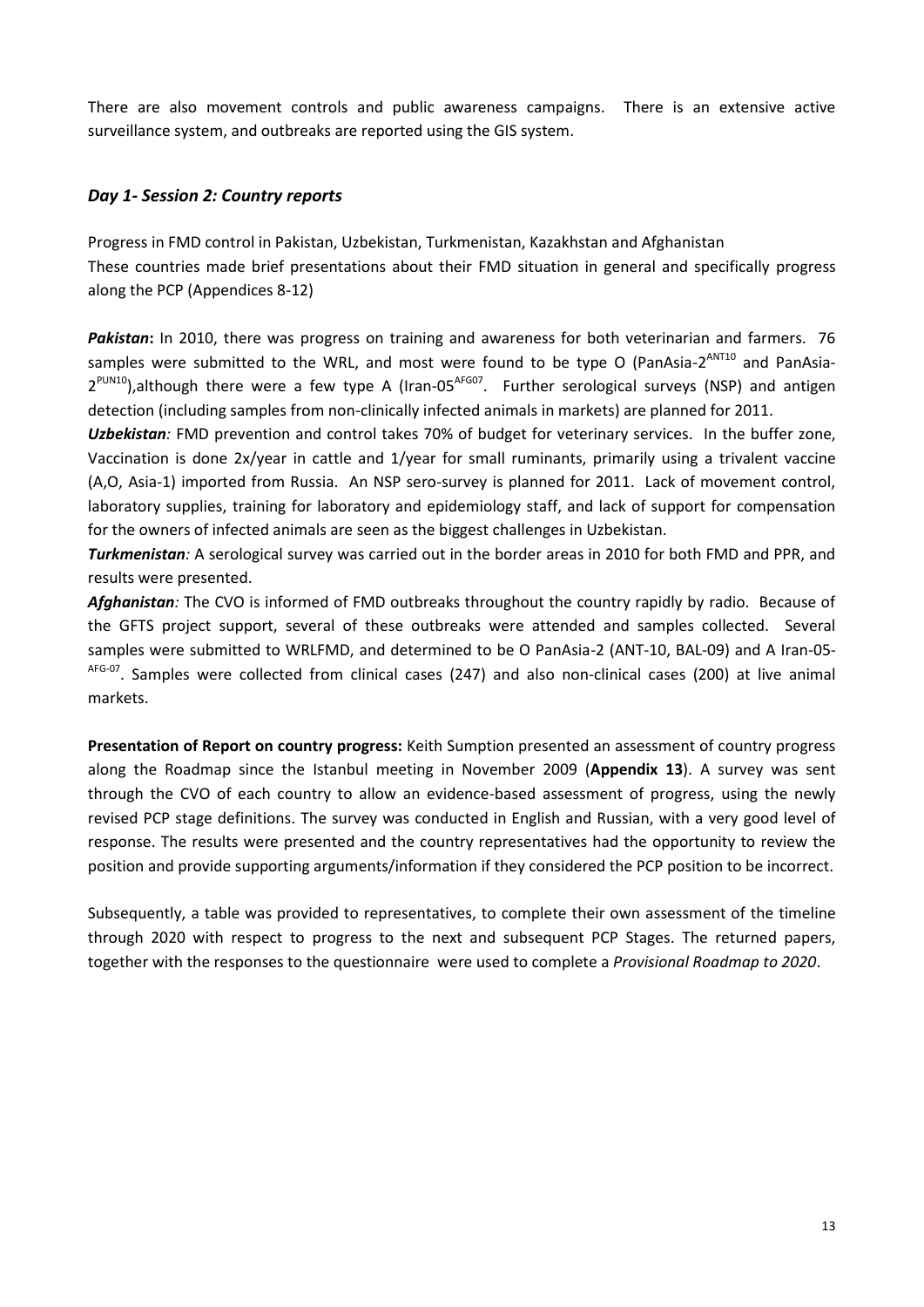## <span id="page-13-0"></span>*Day 2 – Session 1: Reports of the Technical Networks*

#### **Lab Network (WELNET) (Appendix 14)**

Since its formation at the Istanbul meeting last year, the WELNET has been very active. The 14 countries present at the Istanbul 2009 meeting are members of the network (Turkey, Iran, Pakistan, Afghanistan, Azerbaijan, Armenia, Georgia, Turkmenistan, Uzbekistan, Tajikistan, Kyrgyzstan, Kazakhstan, Syria and Iraq). Activities in 2010 included:

- Setting up website: first quarter of the year
- Organization of lab proficiency test scheme: third and fourth quarter of the year
	- o WRL sent panels and received results from 4 countries (Georgia, Armenia, Azerbaijan, Syria). Proficiency testing planned, but pending LoA for 3 more countries (Iran, Iraq, Pakistan)
- Organization regular quarterly meetings : achieved two teleconferences up to now
	- The meeting facilitated valuable sharing of information and highlighted the value of submitting samples to the WRL and sharing information regionally. Specific key points included:
		- low r-values by VNT for O Manisa against 2009 type O isolates from Iran, and Turkey;
		- short duration/breakthrough of vaccinal immunity vs type O (and A?) in Iran;
		- uncertain spread of type O Ind 2001 after first isolation in Iran (2009);
		- increased incidence FMD in 2010 in Turkey, emergence of a type O lineage from within Turkey;
		- serotype Asia-1 from Pakistan in 2009, unmatched to Asia-1 Shamir vaccine.
- Training on Laboratory Diagnostic Methods of FMDV: (July 2010)
	- o Involved 8 participants from 4 countries

#### **Epidemiology Network – summary and recommendations (Appendix 15)**

The epidemiology network met on 6 December. Key issues that became apparent include:

- Countries are at different level within the region and have different demands.
- Different levels of motivation and political commitments exist;
- Some of the requirements indicated in the PCP may not be immediately clear;
- The issue of early warning has been raised particularly by those countries making significant investments (Iran, Turkey).

The epidemiology network meeting presented the following recommendations to the meeting:

- Capacity building on epidemiology (possibly courses assembling together countries at the same level of PCP) considering the requirements of each PCP stage.
- Information generated by the different countries should be assembled together and disseminated throughout the region.
- GTFS/INT/907/ITA project can take the initiative of designing training modules (activity to be prepared before the end of January 2011).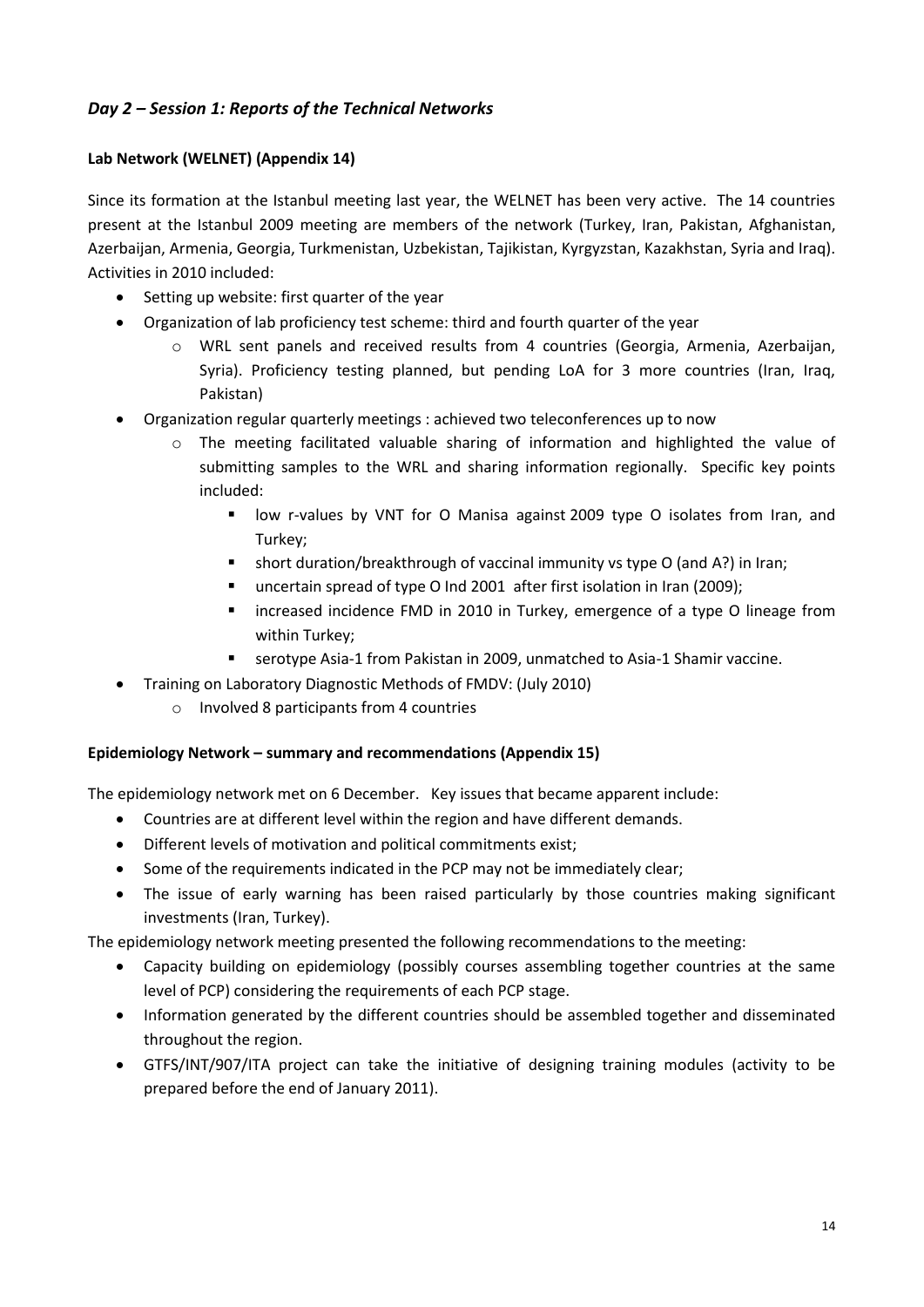#### **Advisory Group –West Eurasia Roadmap (Appendix 16)**

The advisory group was selected at the meeting last year and is composed of the President (Haluk Askaroglu, Turkey), Leaders of the WELNET (Naci Bulut) and Epidemiology Networks (Vahid Otarod) and representatives from OIE, FAO, EuFMD and the EC. The advisory group met on the evening of the  $1<sup>st</sup>$  day and all were present except apologies from EC. Concerning the Progress from 2009, several concerns were raised and the following points were made:

- Concern on the lack of a functioning early warning system
- Concern that the major type O epidemic could have been predicted and early warnings received
- Concern for progress level of participation in Roadmap meetings
- Need for greater communication between meetings, useful for decision makers and stakeholders in all levels of the vet services
- Need for clear Terms of Reference for Officers of the AG
- Need for structure/program to generate information, analyse, advise, communicate: ensure actions, communications, analysis
- Concern some countries remain in Stage 0, some concern over progress of Stage 1 countries
- Debate on priorities focus of attention on particular countries?

It was decided that:

- Advisory Group should be expanded to include 3 country representatives of which one is the President
- President elected for 2 year term
- Country representatives each Annual meeting
- Network Leaders elected for 2 years
- Terms of Reference of Officers to be developed
- AG should meet twice per year, at Annual meeting and at another occasion
- Document setting out Program (5 years) , budget, organization to be developed (Jan-Feb 2011)
- FAO should write to CVOs of Roadmap countries giving update on progress and asking them to reaffirm commitment to the Roadmap
- Pledging conference national and international commitments –to be considered by international organizations.

#### **Concerning the Assessment of PCP progress**:

- Re-affirmed principle that should not accept claims without evidence
- The principle for evaluating control programs is that they should demonstrate that they act in relation to the risk
- Expertise in PCP; team of experts in PCP should be trained, from this pool PCP evaluators could be in future selected
- Adaptation to the revised PCP; training and period of adaptation and technical guidance required in first 6 months of 2011 in order that to produce better quality Country Strategic Plans and supporting documentation for the 2011 assessments.

#### **Roadmap progress**: major presentation to the EuFMD General Session (April 2011)

**WELNET and EpiNetwork** Plan of actions for 2011; FAO/EuFMD projects to support (if these fall within the scope/budget of the projects). Decision on these by end of December 2010 (FAO-GTFS/EuFMD).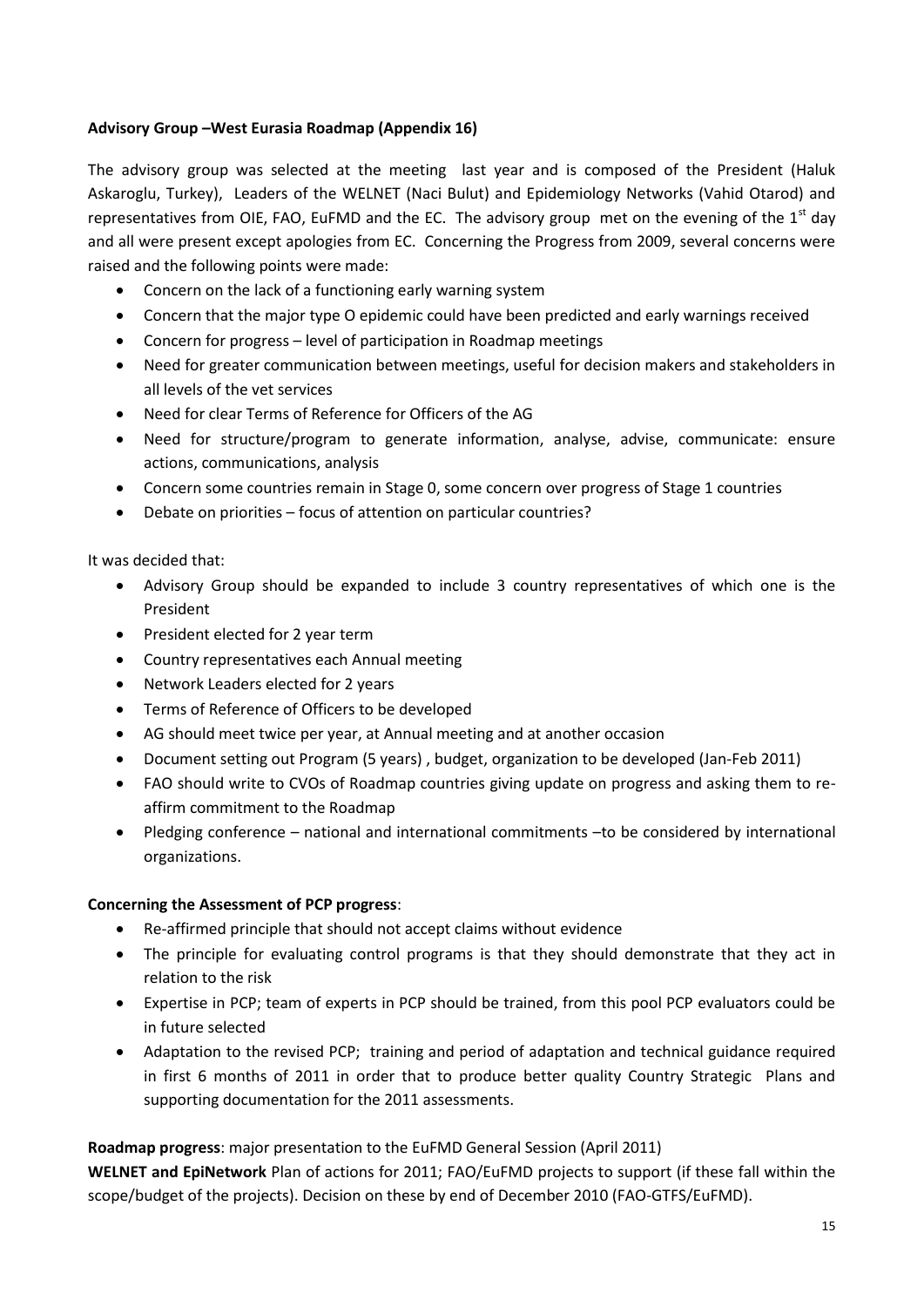#### **West Eurasia - FMD Vaccination survey – 2010 results**

Dr. Potzsch presented a brief summary of the 2010 survey on use of FMD vaccination in the 15 countries. Detailed responses are available in table

| <b>FMD occurrence</b>                                                     |                                                                                                               |  |  |  |  |  |  |  |
|---------------------------------------------------------------------------|---------------------------------------------------------------------------------------------------------------|--|--|--|--|--|--|--|
|                                                                           |                                                                                                               |  |  |  |  |  |  |  |
| Reported FMD cases 2009-10:                                               |                                                                                                               |  |  |  |  |  |  |  |
|                                                                           | 8/15 countries have reported cases, 6 reported A Iran 05, four O PanAsia2, two Asia 1,                        |  |  |  |  |  |  |  |
|                                                                           | two untyped O, and one report for each O PanAsia 3, AFG07, AFG08, O SEA, untyped A                            |  |  |  |  |  |  |  |
| - most recent case reported during Nov (in 3/8 countries).                |                                                                                                               |  |  |  |  |  |  |  |
|                                                                           |                                                                                                               |  |  |  |  |  |  |  |
| Vaccination                                                               |                                                                                                               |  |  |  |  |  |  |  |
| 14/15 countries reported compulsory vaccination in whole country or parts |                                                                                                               |  |  |  |  |  |  |  |
| vaccination frequency LR                                                  | 12/15 twice a year, 1/15 thrice a year                                                                        |  |  |  |  |  |  |  |
| vaccination frequency SR                                                  | $9/15$ once a year, $4/15$ twice a year                                                                       |  |  |  |  |  |  |  |
| Vaccine, Trivalent O. A. Asia1 9/15                                       |                                                                                                               |  |  |  |  |  |  |  |
| vaccine matching tests conducted                                          | 6/15 yes (5/8 outbreak countries)                                                                             |  |  |  |  |  |  |  |
|                                                                           | strains poorly/not matching field virus circulation in the region: 1x O94; 2x A22 (ARRIAH); 5-11 O PanAsia I; |  |  |  |  |  |  |  |
| A 32; O 13                                                                |                                                                                                               |  |  |  |  |  |  |  |
| schedule = spring / autumn                                                | 14/15 countries                                                                                               |  |  |  |  |  |  |  |
| Doses used in region:                                                     | > 55 Million doses 2010                                                                                       |  |  |  |  |  |  |  |
|                                                                           | Vaccine suppliers: 8 (countries reported )using FGI-ARRIAH, 3xShelkov, 2xPokrov, 2xMerial, 2xRazi,            |  |  |  |  |  |  |  |
|                                                                           | 2xIndian Imm., 1xIntervet, 1x SAP, 1xJovac (Jordan), 1xLahore                                                 |  |  |  |  |  |  |  |
|                                                                           | Approximate population cover (14 replies) LR (14 replies): 5%-100% (4/14 $\geq$ 80%: 4 countr.), SR: 0%-      |  |  |  |  |  |  |  |
| $100\%$ (1/14 $\geq 80\%$ )                                               |                                                                                                               |  |  |  |  |  |  |  |
|                                                                           | - internal variation in vaccine use: variations yes: 9/15 (reasons: spatial (borders), temporal/seasons,      |  |  |  |  |  |  |  |
| species)                                                                  |                                                                                                               |  |  |  |  |  |  |  |
|                                                                           |                                                                                                               |  |  |  |  |  |  |  |

#### Monitoring and diagnostics

Monitoring of the vaccination: 12/15 post vaccination sero surveys - 9/12 monitor one month after vaccination; 3/15 pre vaccination sero surveys; 3/15 no monitoring

| National Lab used in      | 14/15         |
|---------------------------|---------------|
| International Lab used in | 4/15          |
| Methods used              | = Elisa 15/15 |
|                           | $=$ PCR 11/15 |

#### It was concluded that

- Although mass vaccination is the main FMD control measure with it has to be combined with:
	- o The improved monitoring of vacc. Programs, incl. pre vaccination surveys
	- o improved surveillance, incl. reporting of suspicions & cases
	- o Risk based FMD control and vaccination
- Improved cooperation with regional & international FMD laboratories is necessary and should be assisted by international projects
- Vaccine selection for national/regional use should be based on the risk from circulating field strains. Here also improved knowledge about vaccines is necessary and should incl. potency and duration of immunity.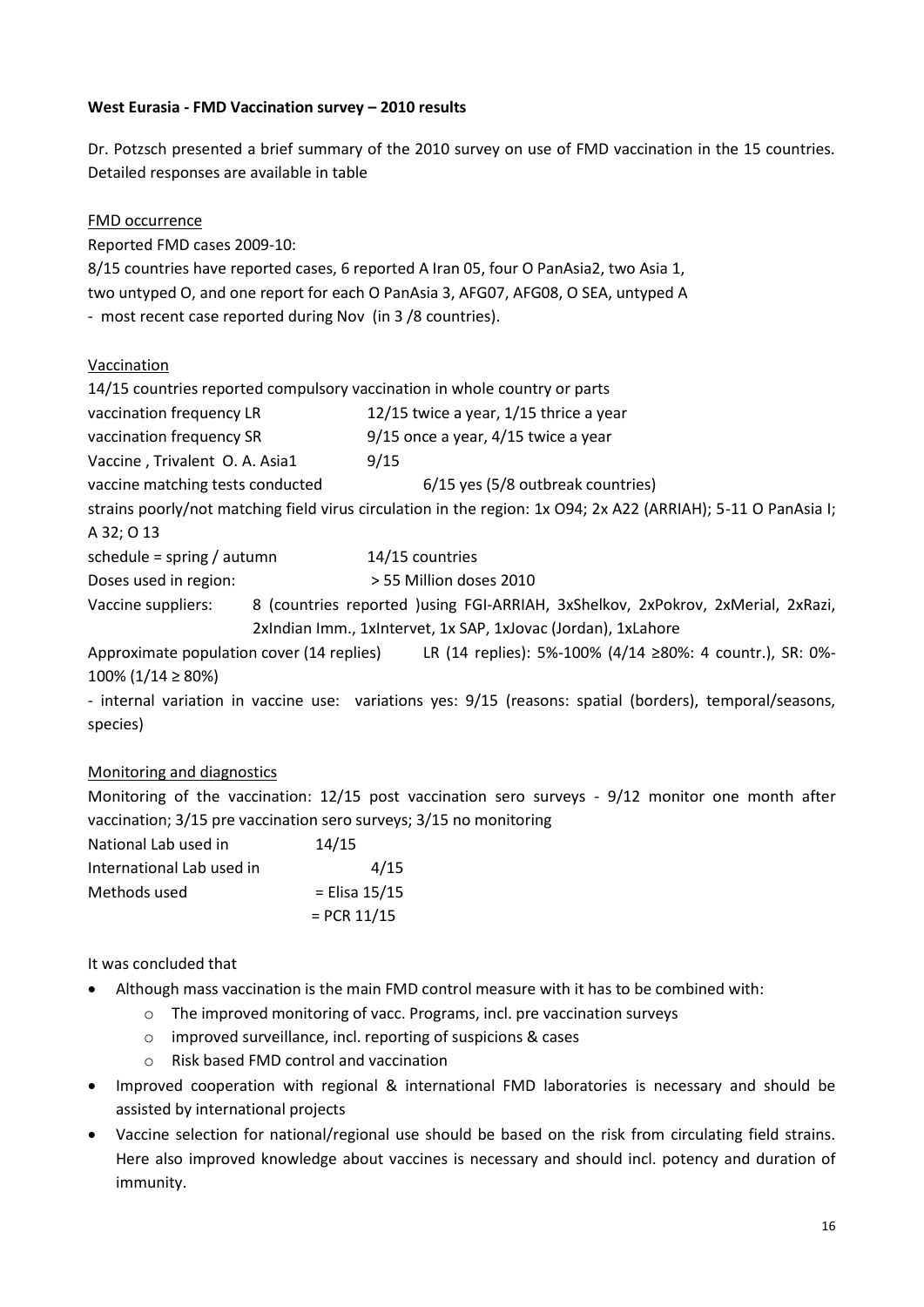#### **FMD vaccination and surveillance database training workshop**

Participants included the database focal persons from EUFMD project countries and interested epidemiologists from Central Asian project countries. The workshop was conducted by Petra Kranz, database developer from the Friedrich-Loeffler Institute in Germany and Carsten Pötzsch, EuFMD consultant.

During the workshop the newly developed EuFMD FMD database on vaccination and surveillance was introduced to potential users and interested parties, and users were trained in main functions of the database. The workshop was also used to receive feedback from potential users and for trouble shooting. The database will be routinely used after the workshop in the Trans Caucasus and the use in the other participating countries will be prepared. Participants from GTFS project countries agreed in the possible future database use. This would assist to in the harmonised surveillance and vaccination data collection and analysis. An interface between the EuFMD database and the FAO-EMPRES-i GIS is planned for 2011.

#### <span id="page-16-0"></span>*Day 2 – Session 2: Provisional Roadmap to 2020*

The individual country responses describing expected progression un the PCP until 2020 were collated and used to develop a new estimate for progression through the Roadmap.

#### **Summary:**

#### **1/ Indicators of progress:**

#### **Forward progress:**

- **Progress from Stage 3 to Stage 4**
	- Thrace (Turkey)

#### **Regression/Negative assessment:**

 **Uzbekistan:** reclassified to Stage 0, because there were no PCP activities implemented in 2010. A serological survey is planned for 2011

#### **2/ Review of the timetable 2010-2014:**

- Kazakhstan did not progress to Stage 2 in 2010, but remains in Stage 1. It anticipates to move to Stage 2 in 2011, and remain in stage 2 until 2015.
- Turkmenistan did not progress to Stage 1 in 2010, but remains in Stage 0 and expects to **enter Stage 1 in 2011**. It foresees that it will further progress to in Stage 2 in 2013
- Uzbekistan foresees to progress **to stages 2 in 2013**
- Pakistan, Tajikistan and foresee to **progress to stage 2 earlier**
- Turkey plans **further zoning** . The Marmara Aegean region is expected to enter Stage 3 in 2013, while Central Anatolia and Eastern Anatolia will remain in Stage 2. Thrace is previewed in Stage 5 in 2014.
- Armenia and Azerbaijan both preview to **remain in stage 2** until 2013.
- Syria expects to **progress to Stage 2** in 2011 and Stage 3 in 2013.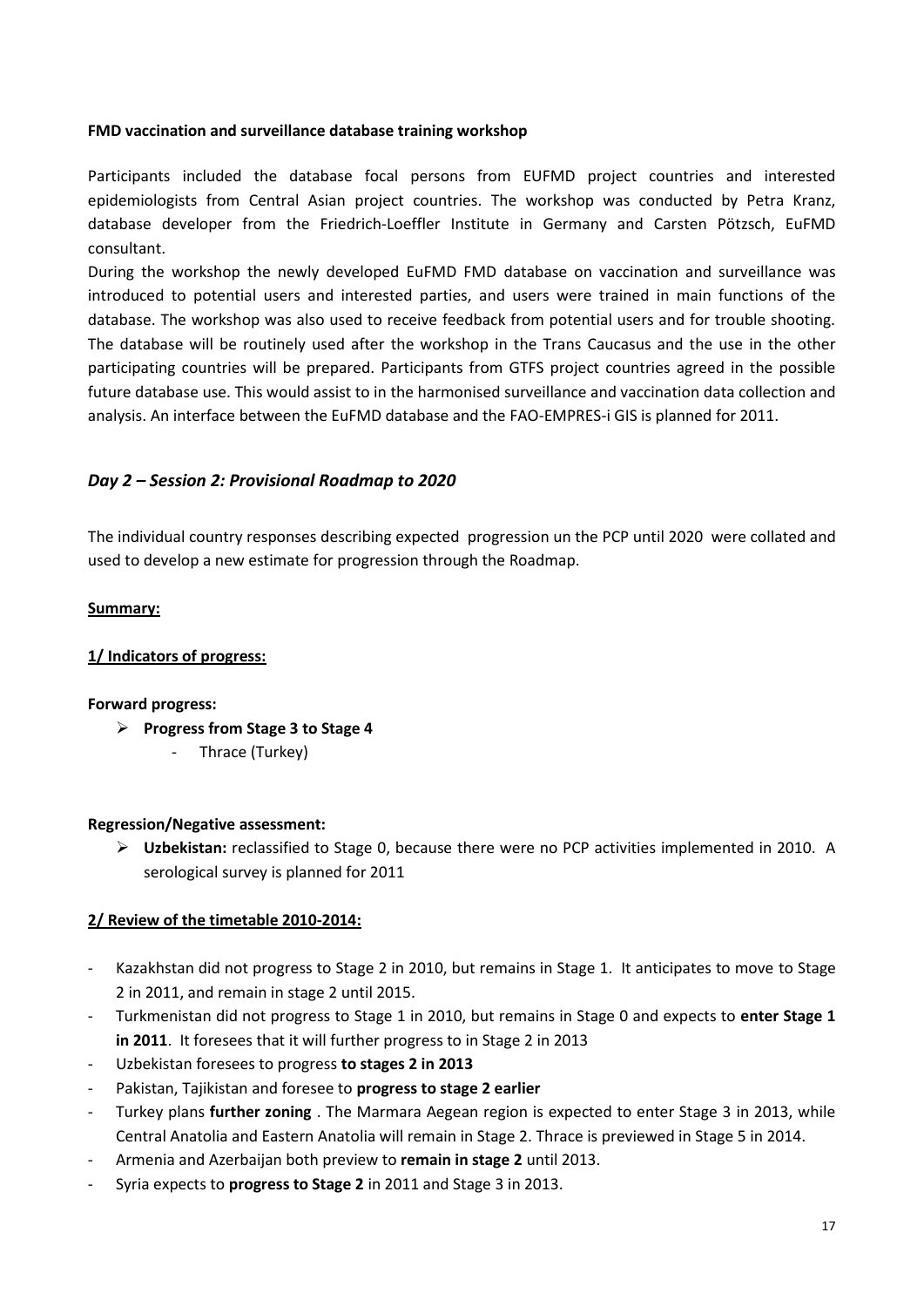- Iran expects to **progress to Stage 3 in 2013**.

3/ See recommendations of the meeting for more information on: Monitoring and early detection, virus circulation, circulating strains, and laboratory network

#### **ROADMAP 2020**

The PROVISIONAL ROADMAP TO 2020, based on countries forecast of progression through 2020



#### **Election of additional members to the Roadmap Advisory Group**

This Session was Chaired by Keith Sumption. He reminded the meeting of the procedures recommendation that additional countries be represented in the Advisory group, The group would comprise 7 persons, of which 4 would be from the international organisations, and 3 from the official veterinary services of countries in region, plus the Epidemiology and Laboratory network leaders.

He indicated that Dr Askaroglu was willing to remain as Chairman , if no other candidates were proposed. This being the case, the Meeting applauded his willingness to serve the region.

He then called for nominations, each of which required a proposer, for the positions of representatives. Dr Askaroglu (Turkey) proposed Azerbaijan and Pakistan for the two vacant country representatives. These were supported unanimously.

The Advisory Group therefore would comprise:

The Chairman, Dr Askaroglu ( $2^{nd}$  year of 2 year Term, finishes December 2011)

The CVO or his alternate from Azerbaijan, Pakistan (1 year Term; to finish or be re-elected December 2011). The nominated Representative of the OIE, FAO, EuFMD Commission and EC.

The Leaders of the Epidemiology and Laboratory Networks (Dr Otarod and Dr Bulut, in 2010)(2<sup>nd</sup> year of 2 year term, finishes December 2011).

The final Session was Chaired by Dr Sumption.

The Draft recommendations were read, and the text amended or comments noted for revision of the final Version.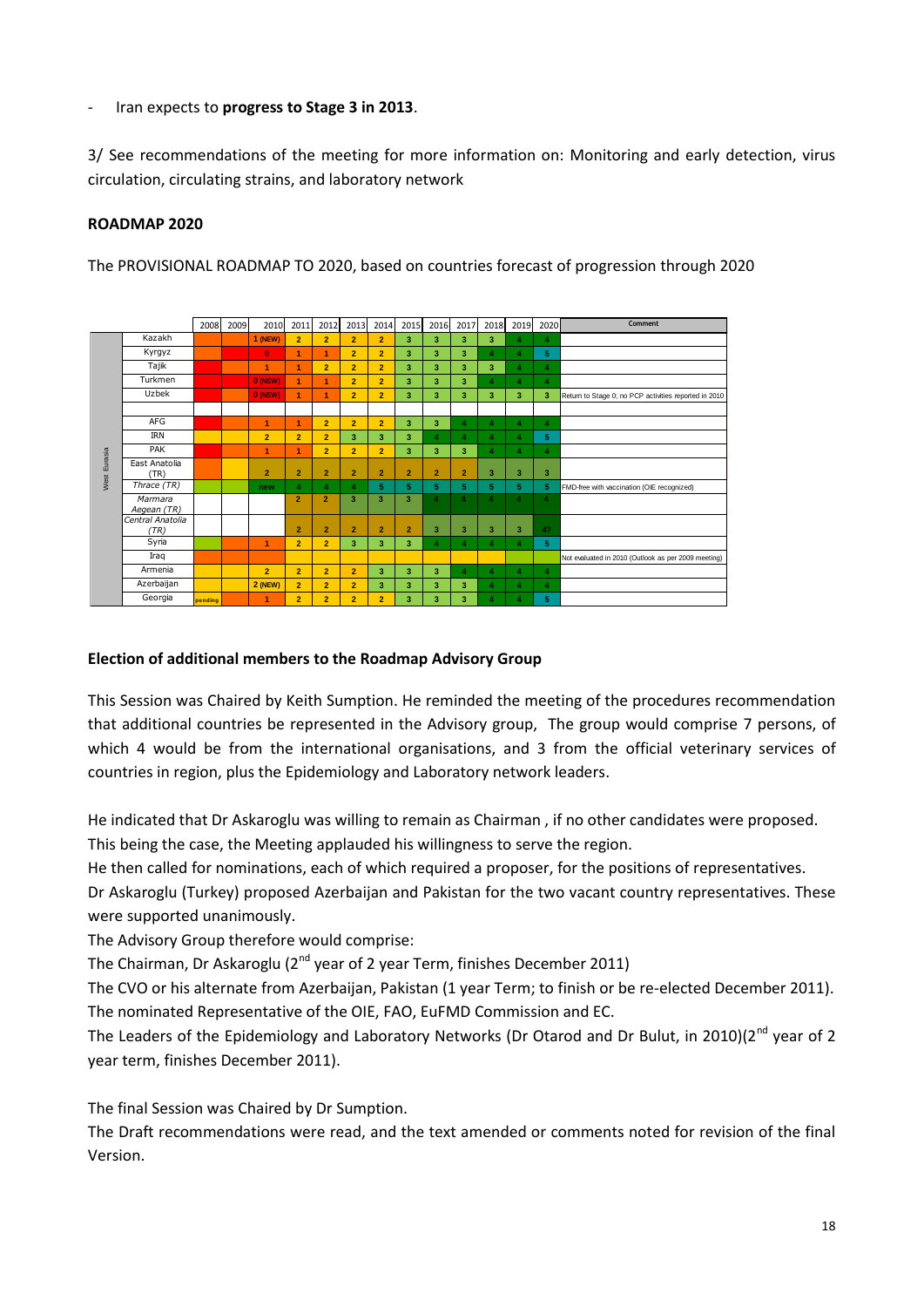#### **Closing Remarks**

Delegates of the 14 countries and the international organisations (FAO, EC, OIE, EuFMD Commission) gave closing remarks on the proceedings of the  $1<sup>st</sup>$  Annual Meeting. The remarks were, without exception, positive on the outcome of the Meeting, and on the importance of the Roadmap as a framework for increasing action against FMD in the region, and for stimulating investment and achieving greater impact of national and regional efforts.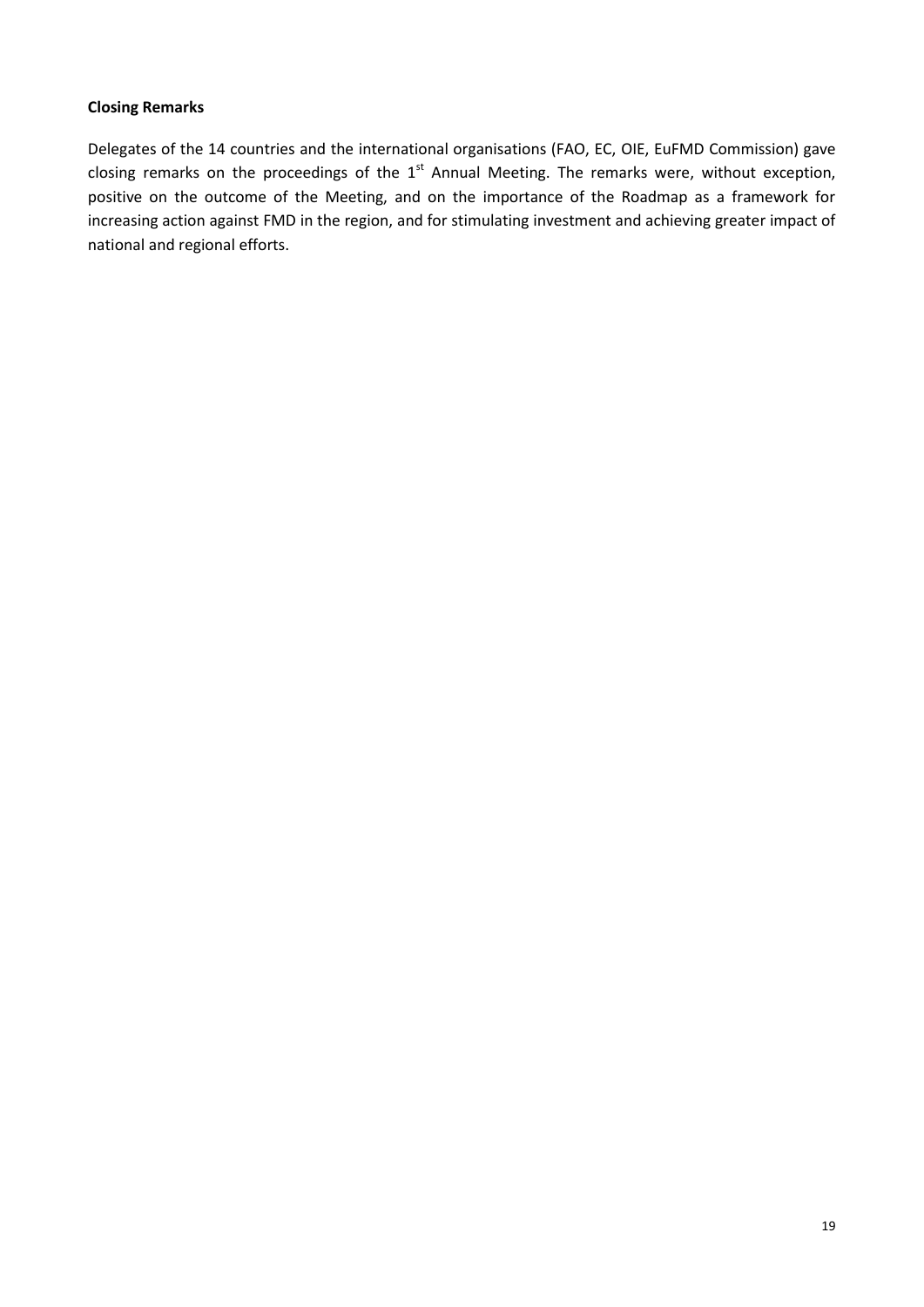#### **Table: detailed responses to vaccination questionnaire**

|                          | Question                                                                          | Turkey<br>S <sub>2</sub>                              | Uzbek.<br>S <sub>1</sub> | Geo.S1                             | Tadjik.S1               | Turkm.S0                               | Afgh.S 1                                                          | Kazak.S1                                                | Arm.S2                   | Azerb.S2                          | Kyrg.SO                                                    | Syria S 1                       | Pak.S 1                                                                            | Iran S 2                                                                       | Iraq S1                      | Russia                 |
|--------------------------|-----------------------------------------------------------------------------------|-------------------------------------------------------|--------------------------|------------------------------------|-------------------------|----------------------------------------|-------------------------------------------------------------------|---------------------------------------------------------|--------------------------|-----------------------------------|------------------------------------------------------------|---------------------------------|------------------------------------------------------------------------------------|--------------------------------------------------------------------------------|------------------------------|------------------------|
| $\overline{1}$           | Were there<br>cases of FMD<br>notified in<br>2009-10?                             | Yes                                                   | <b>No</b>                | No                                 | <b>No</b>               | <b>No</b>                              | yes                                                               | yes                                                     | No                       | No                                | 2009: no;<br>2010: yes                                     | <b>No</b>                       | Yes                                                                                | Yes                                                                            | YES                          | 2009: no;<br>2010: yes |
| $\overline{2}$           | Which type<br>(s) of FMD-<br>virus were<br>involved (A,<br>O, Asia1, Non<br>Type) | A<br>Iran05,<br>$\Omega$<br>PanAsia<br>$\overline{2}$ | $\bullet$                |                                    | $\bullet$               | $\bullet$                              | A (Iran05,<br>AFG07,<br>AFG08), O<br>(PanAsia II &<br>III), Asia1 | 2010: O                                                 |                          |                                   | 2007: Asia-1,<br>2010:0                                    |                                 | A, O<br>Pan<br>Asia II,<br>Asia1                                                   | 2010: A<br>$\frac{1}{4}$ arg 07 & $\frac{1}{4}$<br>PanAsia II<br><b>ANT 10</b> | 2009: A<br>Iran 05<br>ARD-07 | 2010: O<br>SEA         |
| $\overline{\mathbf{3}}$  | When did the<br>last<br>confirmed<br>case occur<br>(month/year)<br>?              | Nov<br>2010                                           | $\bullet$                | Sep<br>2002                        | <b>May 2004</b>         | 2000                                   | Nov 2010.                                                         | Jun2010                                                 | 2002                     | 2001                              | <b>Oct 2010</b><br>(type O)                                | Feb 2002                        | endemi<br>c &<br>sporadi<br>$\mathsf{C}$<br>occuran<br>ce                          | Nov 2010                                                                       | Apr 2009                     | Aug 2010               |
| $\overline{4}$           | Specify the<br>number of<br>cases in 2009                                         | $>200$                                                | $\bullet$                | 0                                  | $\overline{\mathbf{0}}$ | $\overline{\mathbf{0}}$                | > 500 (not<br>rep. to OIE)                                        | $\overline{\mathbf{1}}$                                 | $\mathbf 0$              | $\boldsymbol{0}$                  | no rep. to OIE<br>since 2008                               | $\mathbf 0$                     | see OIE<br>$6-$<br>monthl<br>y<br>reports                                          | Mar-Sep<br>2010: in<br>3500 Epi-<br>Units, 76<br>cases in<br>Oct               | $\blacksquare$               | $\mathbf 0$            |
| $\overline{\phantom{a}}$ | Number of<br>cases in 2010                                                        | 1192                                                  | $\overline{\mathbf{0}}$  | 0                                  | $\bullet$               | $\overline{\mathbf{0}}$                | approx. 100<br>in several<br>provinces                            | $\mathbf{1}$                                            | $\mathbf 0$              | 0                                 | 10                                                         | 0                               | 45                                                                                 | $\sim$                                                                         | 16659<br>until Oct           | $\overline{2}$         |
| $6\overline{6}$          | Period(s) In<br>which the<br>cases have<br>occurred                               | Jan<br>$2009 -$<br>Nov<br>2010                        | $\bullet$                |                                    | $\bullet$               | $\bullet$                              | continous                                                         | Jun 2010                                                |                          |                                   | Feb-Aug 2010                                               |                                 | Feb-<br>Aug<br>2010<br>(endem<br>ic &<br>sporadi<br>$\mathsf{C}$<br>occuran<br>ce) | Mar-Sep<br>2010                                                                | Jun-Oct<br>2010              | Jul-Aug<br>2010        |
| $\overline{7}$           | Describe the<br>strategy for<br>vaccination<br>of cattle                          | Compul<br>sory                                        | Free &<br>compul<br>sory | Prevent<br>ive<br>vacc. in<br>high | <b>Compulsory</b>       | prophylacti<br>$\overline{\mathsf{c}}$ | No specified<br>strategy,<br>carried out<br>when                  | compulso<br><mark>ry (in</mark><br>Akmolon<br>district) | Free &<br>compulso<br>ry | compulsory<br>preventive<br>vacc. | Preventive<br>vacc. with 3-v<br>Indian vacc.<br>in spring. | compulso<br>ry & free,<br>2x/yr | prevent<br>ive<br>vacc.<br>2x/yr                                                   | compulso<br>ry                                                                 | compulso<br>ry               | in buffer<br>zone      |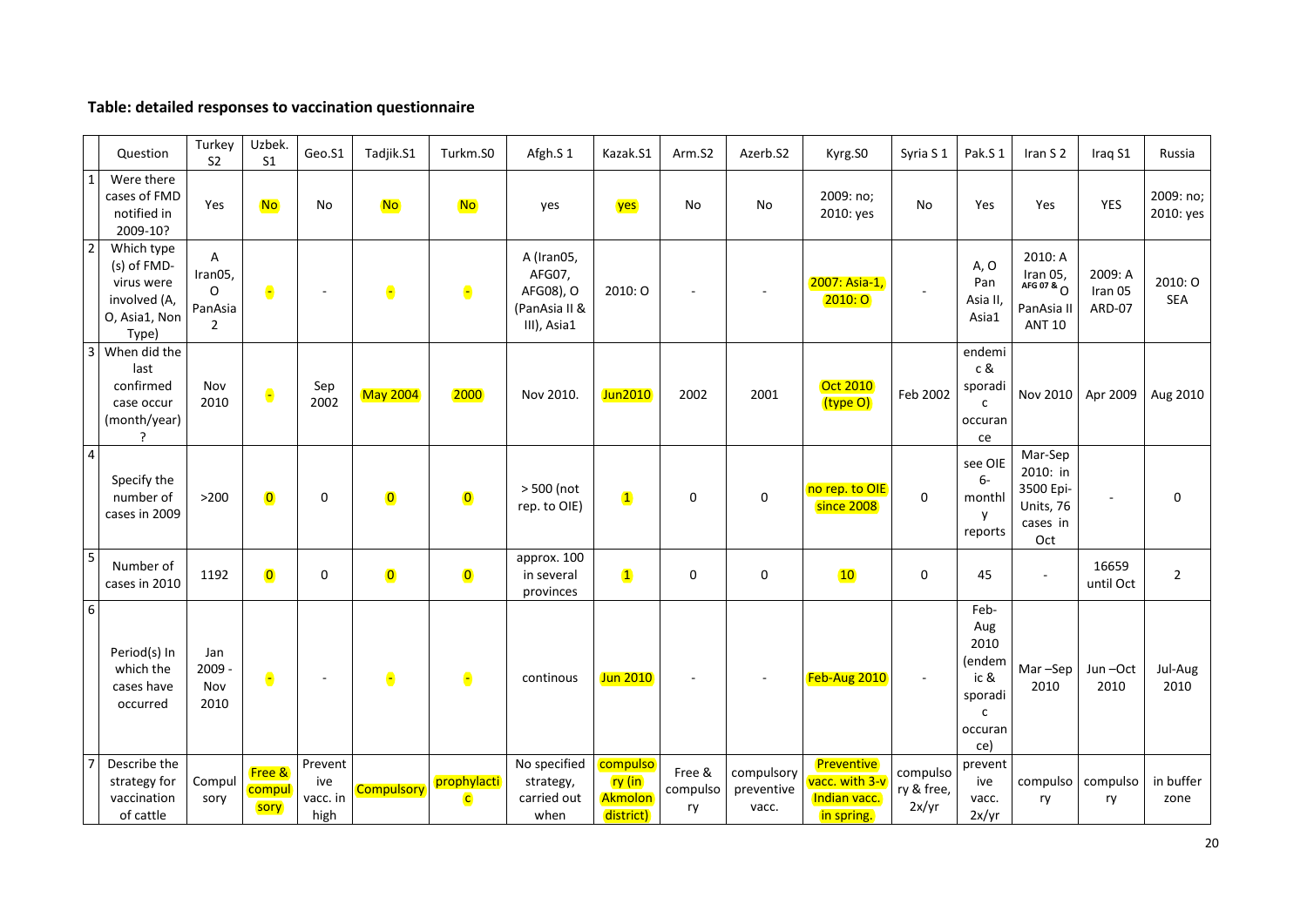|                               |                                                                                              |                                                    |                                                        | risk<br>zones<br>2x/yr.                                                                      |                     |                             | possible                                                                                |                               |                                                                      |                                   | Calves vacc.<br>at ?? age                    |                                                                                               | (Jun/Jul<br>&<br>Oct/No<br>v)                                                                                |                                             |                                             |                    |
|-------------------------------|----------------------------------------------------------------------------------------------|----------------------------------------------------|--------------------------------------------------------|----------------------------------------------------------------------------------------------|---------------------|-----------------------------|-----------------------------------------------------------------------------------------|-------------------------------|----------------------------------------------------------------------|-----------------------------------|----------------------------------------------|-----------------------------------------------------------------------------------------------|--------------------------------------------------------------------------------------------------------------|---------------------------------------------|---------------------------------------------|--------------------|
| $\,$ 8 $\,$                   | Describe the<br>strategy for<br>vaccination<br>of small<br>ruminants                         | Compul<br>sory                                     | <b>Free &amp;</b><br>compul<br>sory                    | Prevent<br>ive<br>vacc. in<br>high<br>risk<br>zones<br>2x/yr.                                | Compulsory          | prophylacti<br>$\mathsf{C}$ | no official<br>strategy,<br>private<br>responsibility                                   | preventiv<br>e vacc.          | not in<br>2010<br>(due to<br>economic<br>crisis)                     | compulsory<br>preventive<br>vacc. | Since 2009<br>routine vacc.                  | compulso<br>ry & free,<br>1x/yr<br>(start<br>from<br>borders<br>to the<br>central<br>regions) | 2x/yr<br>(Jun/Jul<br>&<br>Oct/No<br>v) less<br>frequen<br>tly,<br><b>FMD</b><br>rarely<br>reporte<br>d in SR | Compulso<br>ry                              | Free vacc.                                  | in buffer<br>zone  |
| $\boldsymbol{9}$              | Which costs<br>of<br>vaccination<br>does the<br>animal owner<br>pay for?                     | Vacc.<br>Fee,<br>free in<br>some<br>provinc<br>es  | none                                                   | s.<br>below                                                                                  | none                | whole                       | consumer<br>pays full<br>costs                                                          | none                          | None                                                                 | None                              | none (payed)<br>by World<br><b>Bank</b> )    | None                                                                                          | All                                                                                                          | None                                        | vacc. fee                                   | None               |
| $\mathbf{1}$<br>$\mathbf 0$   | SOME - please<br>explain, if<br>possible state<br>the amount<br>paid per<br>vaccination      | 25<br>cent/ani<br>mal<br>(25% of<br>vacc.<br>cost) | $\bullet$                                              | None for<br>National<br>and<br>Project<br>vaccines;<br>All for<br>commer<br>cial<br>vaccines | Θ                   | $\bullet$                   | In rare<br>occasion vacc.<br>is conducted as<br>public service<br>by the<br>government. | $\bullet$                     |                                                                      |                                   | $\bullet$                                    |                                                                                               | ranges<br>from Rs.<br>$10-15/$<br>animal                                                                     |                                             | vacc. fee<br>about 0.0<br>9 USD             |                    |
| $\mathbf 1$<br>$\mathbf{1}$   | WHO does the<br>vaccination?                                                                 | Local<br>private<br>vet<br>/state<br>vets          | Local<br>state<br>vets                                 | Local<br>private<br>vets                                                                     | Local state<br>vets | <b>Local state</b><br>vet   | Private vets                                                                            | private<br>contracted<br>vets | local state<br>vets                                                  | Local vets                        | Local private<br>vets contracted<br>by state | Governme<br>ntal vets<br>and vet<br>assistants.                                               | Private<br>and<br>Local<br>state Vet                                                                         | Local<br>private<br>vet; Local<br>state vet | Vet in the<br>national<br>state<br>services | Local state<br>vet |
| $\mathbf 1$<br>$\overline{2}$ | What is the<br>frequency of<br>vaccination<br>(give timetable,<br>vaccine type,<br>species)? | 2x/yr LR,<br>1x/yr SR                              | $2x/yr$ LR,<br>1x/yr SR<br>(Mar/Ap<br>r & Sep/<br>Oct) | 2x/yr LR,<br>1x/yr SR                                                                        | 2x/yr LR &SR        | 2x/yr LR,<br>1x/yr SR       | no strategy<br>except in<br>Government<br>farms                                         | 2x/yr LR,<br>$1x/yr$ SR       | 2x/yr LR &<br>booster<br>vacc. for<br>calves,<br>polyvalent<br>vacc. | 2x/yr LR,<br>1x/yr SR             | 2x/yr LR &SR                                 | 2x/yr LR<br>(Jan/Feb &<br>Jul/Aug),<br>1x/yr SR<br>(Oct/Nov)                                  | 2x/yr LR<br>(Jun/Jul<br>&<br>Oct/Nov                                                                         | 3x/yr LR,<br>1x/yr SR                       | 2x/yr LR &<br>SR (oil adj.<br>vacc.)        | 2x/yr LR &<br>SR   |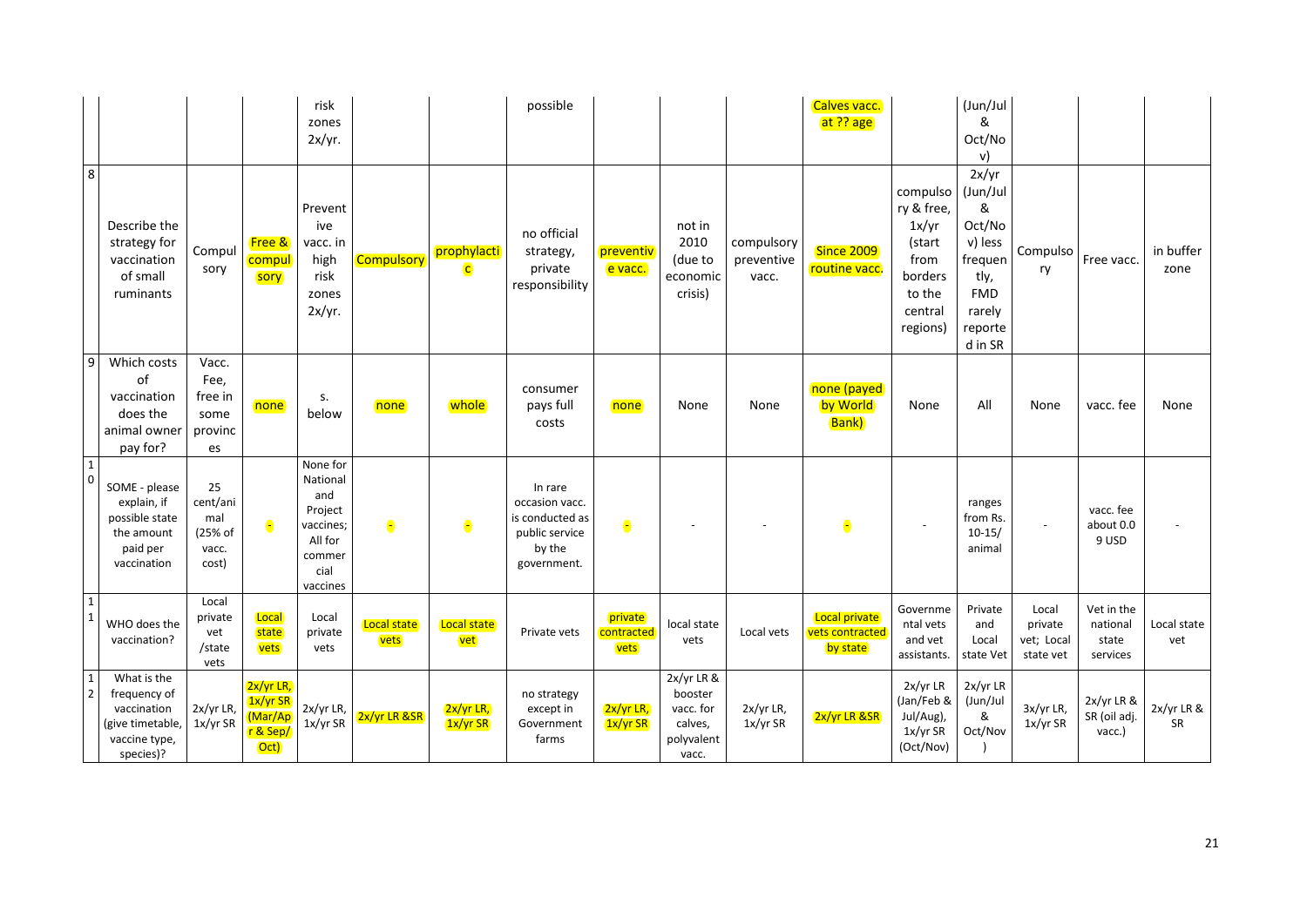| $\begin{array}{c} 1 \\ 3 \end{array}$   | Composition of<br>the vaccine<br>used in each<br>species<br>(valency,<br>serotype, and<br>antigen) | $3-v$ in<br>Thrace<br>and<br>border<br>region/2<br>-v $(A$<br>Iran05/O<br>1<br>Manisa)<br>in other<br>areas | $3-v(A-$<br>$22; 0-$<br>94; Asia-<br>$\left( \mathbf{1}\right)$ | $2-v(A)$<br>Iran 05,<br>$\circ$<br>Panasia<br>II); 2<br>types of<br>$3-v(A)$<br>Iran 05,<br>Asia1<br>Georgia<br>2001, O<br>Panasia<br>II or O<br>Georgia<br>2000) by<br>FGI<br>ARRIAH | 3-v (A Iran05,<br>$\overline{O}$<br>Manisa, Asia<br>$\left( 1\right)$ | A, O, C and<br>Asia 1 | A, O, Asia1                                                  | $3-v($ A 32,<br>$\overline{013}$<br>Asia1) | 2-v (A Iran<br>05, 0<br>Panasia II);<br>2 types of<br>3-v (A Iran<br>05, Asia1<br>Georgia<br>2001, O<br>Panasia II<br>or O<br>Georgia<br>2000) | 2-v (A Iran<br>05, O Panasia<br>II); 2 types of<br>3-v (A Iran<br>05, Asia1<br>Georgia<br>2001, O<br>Panasia II or<br>O Georgia<br>2000) | 3-v (O Manisa<br><b>A 22, Asia1)</b>                                                              | 3-v (A Ir 05<br>Asial and O<br>Panasia II)         | $3-v$<br>(A,O,Asi<br>a <sub>1</sub> | $3-v(A)$<br>05, 0<br>PanAsia II,<br>Asia1) & 4-<br>${\sf v}$<br>(s.before+l<br>ocal O) | until 2008<br>$3-v(01,$<br>A22,<br>Asia1) in<br>LR and 1-v<br>(O1) in SR;<br>since 2008<br>only<br>500.000<br>doses<br>donated<br>by EC | 3-v (A <sub>22</sub> , O<br>PanAsia I,<br>Asia 1) |
|-----------------------------------------|----------------------------------------------------------------------------------------------------|-------------------------------------------------------------------------------------------------------------|-----------------------------------------------------------------|---------------------------------------------------------------------------------------------------------------------------------------------------------------------------------------|-----------------------------------------------------------------------|-----------------------|--------------------------------------------------------------|--------------------------------------------|------------------------------------------------------------------------------------------------------------------------------------------------|------------------------------------------------------------------------------------------------------------------------------------------|---------------------------------------------------------------------------------------------------|----------------------------------------------------|-------------------------------------|----------------------------------------------------------------------------------------|-----------------------------------------------------------------------------------------------------------------------------------------|---------------------------------------------------|
| $\mathbf{1}$<br>$\overline{4}$          | Have vaccine<br>matching tests<br>been<br>conducted on<br>samples from<br>your country in<br>2010? | Yes                                                                                                         | Yes                                                             | No                                                                                                                                                                                    | <b>No</b>                                                             | n <sub>o</sub>        | No.                                                          | yes                                        | No                                                                                                                                             | no                                                                                                                                       | Yes                                                                                               | No                                                 | Yes                                 | Yes                                                                                    | <b>NO</b>                                                                                                                               | No                                                |
| $\mathbf{1}$<br>$\overline{\mathbf{5}}$ | If YES, which<br>laboratories<br>did the tests?                                                    | Şap and<br>WRL<br>Pirbright                                                                                 | <b>FGI-</b><br><b>ARRIAH</b>                                    |                                                                                                                                                                                       |                                                                       |                       |                                                              | National<br><b>RL</b>                      |                                                                                                                                                |                                                                                                                                          | Republican<br><b>Centre for</b><br>Veterinary<br><b>Diagnostics and</b><br>zonal<br>laboratories. |                                                    | WRL<br>Pirbright                    | WRL<br>Pirbright                                                                       |                                                                                                                                         |                                                   |
| $\,1\,$<br>$\sqrt{6}$                   | Vaccination<br>schedule for<br>2010                                                                | 1.Mar-<br>15.May<br>& 1.Sep-<br>15 Nov                                                                      | Mar/Apr<br>& Sep-<br><b>Oct</b>                                 | 2010:<br>June &<br>Nov/Dec                                                                                                                                                            | 2010: Jan-<br>Apr                                                     | 1.84.<br>quarter      | No schedule                                                  | 1.84<br>quarter                            | Spring &<br>autumn                                                                                                                             | Mar/Apr &<br>Oct/Nov                                                                                                                     | Mar/Apr                                                                                           | Jan/Feb &<br>Jul/Aug;<br>SR:Oct/No<br>$\mathsf{v}$ | Jun/Jul<br>&<br>Oct/Nov             | 3x<br>(Apr/May,<br>Sep/Oct,<br>Feb/Mar)                                                | limited<br>vacc. 2010;<br>planned: 8<br>mill. doses<br>in 2011 &<br>16 mill./yr<br>until 2015                                           | Spring &<br>autumn                                |
| $\mathbf 1$<br>$\overline{7}$           | Number of<br>doses planned<br>to delivery to<br>animals in<br>2010:                                |                                                                                                             |                                                                 | 526000                                                                                                                                                                                | 2,805,000;                                                            | 400,000               | total 2 mill.<br>(imported by<br>NGOs and<br>private sector) |                                            |                                                                                                                                                | in autumn<br>2010:                                                                                                                       |                                                                                                   |                                                    |                                     |                                                                                        |                                                                                                                                         |                                                   |
|                                         | Cattle:                                                                                            | 22 mill.                                                                                                    | 2,600,00<br>$\overline{\mathbf{0}}$                             | 400000                                                                                                                                                                                | 942000                                                                | 200000                |                                                              | 5,928,240                                  | 1,272,400                                                                                                                                      | 2,749,800                                                                                                                                | 2,400,000                                                                                         | 1,893,100                                          | $35 - 40$<br>mill.                  | 14,235,000                                                                             |                                                                                                                                         | 5,500,000                                         |
|                                         | Other species:                                                                                     | 18 mill.                                                                                                    | 1,700,00<br>$\bullet$                                           | 126000                                                                                                                                                                                | 1863000                                                               | 200000                |                                                              | 15,543,03                                  | 83,000 3-v<br>& 610,000<br>$2-v$                                                                                                               | 2,958,400                                                                                                                                | 1,200,000                                                                                         | 12,000,000                                         |                                     | 40,000,000                                                                             |                                                                                                                                         | 8,800,000                                         |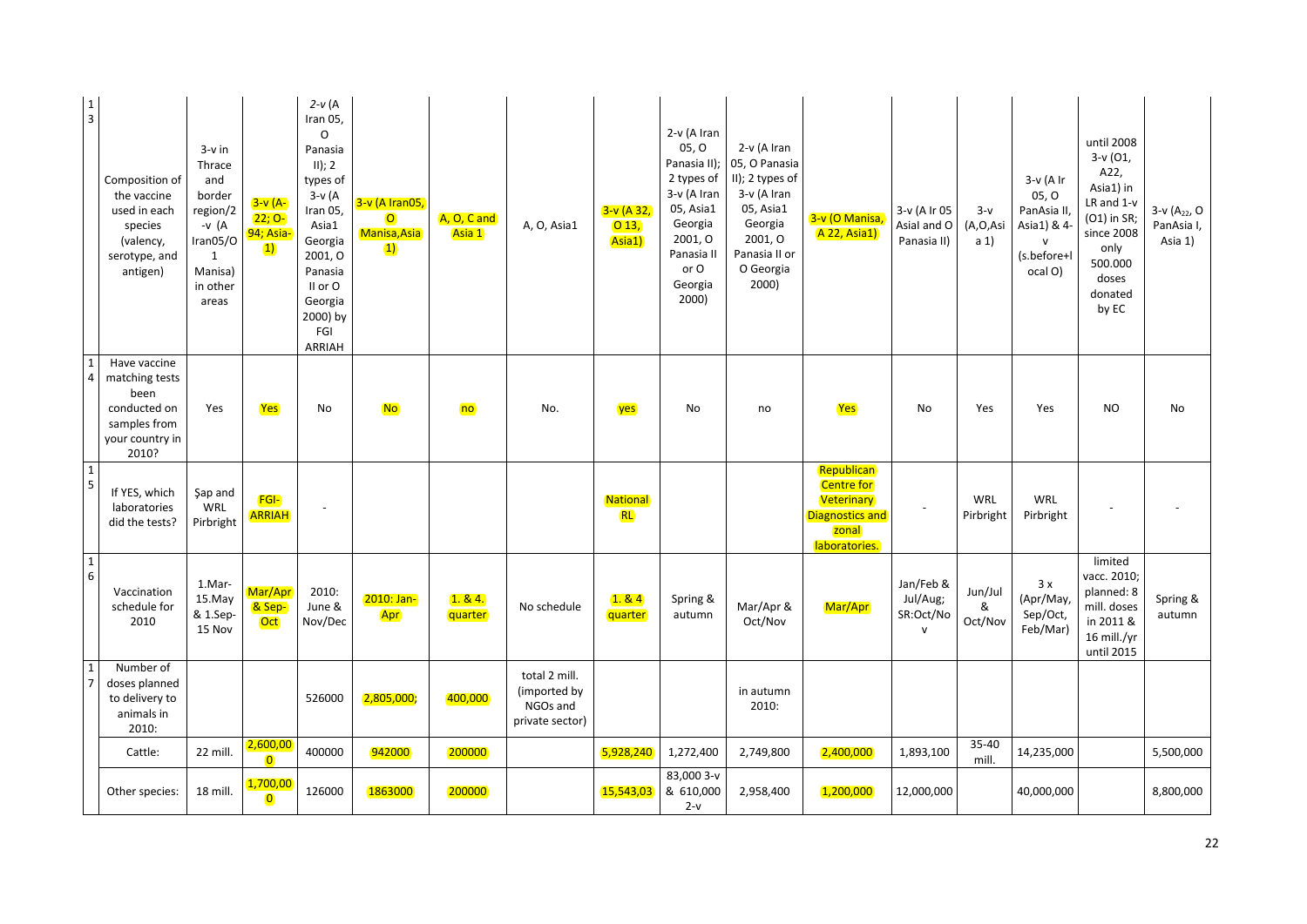| $\begin{array}{c} 1 \\ 8 \end{array}$ | Approximate<br>coverage of<br>vaccination by<br>species (LR/SR)                                                | 92/72%                                                                                                 | 30/14%                                                                                                                                      | 34/9 %         | 50/44%                                                              | 50%25%            | $5-10/1-2$ %                              | 50/60%                                          | 100% in LR                        | 100/20-50%                                  | 67/80%                                                                         | 92/58%                             |                                                                                                                                                | Approx.<br>70%<br>(industrial<br>farms<br>100%)/<br>50% | aim:<br>100/80%                                                                              | 27/40%              |
|---------------------------------------|----------------------------------------------------------------------------------------------------------------|--------------------------------------------------------------------------------------------------------|---------------------------------------------------------------------------------------------------------------------------------------------|----------------|---------------------------------------------------------------------|-------------------|-------------------------------------------|-------------------------------------------------|-----------------------------------|---------------------------------------------|--------------------------------------------------------------------------------|------------------------------------|------------------------------------------------------------------------------------------------------------------------------------------------|---------------------------------------------------------|----------------------------------------------------------------------------------------------|---------------------|
| $\begin{array}{c} 1 \\ 9 \end{array}$ | Vaccine<br>Suppliers                                                                                           | SAP-<br>Inst.,<br>Merial,<br>Intervet<br>(2009)                                                        | <b>FGI-</b><br><b>ARRIAH</b> ,<br>Shelkov/<br>Russia                                                                                        | FGI<br>ARRIAH  | Pokrov,<br>Shelkov<br>(both Russia)                                 | <b>FGI-ARRIAH</b> | Jovac/Jordan,<br>FGI-ARRIAH,<br>Razi/Iran | <b>FGI-</b><br><b>ARRIAH,</b><br>Indian<br>Imm. | Pokrov/Ru<br>ssia & FGI<br>ARRIAH | <b>FGI-ARRIAH</b>                           | Indian<br>Immunological<br>s Ltd.                                              | FGI-<br>ARRIAH                     | Public<br>Sector<br>(Veterin<br>ary<br>Researc<br>h<br>Institute<br>$\mathsf{s}$<br>Lahore,P<br>eshawar<br>Quetta)<br>and<br>private<br>sector | Merial;<br>Razi/Iran                                    | $\omega$                                                                                     | Shelk<br>olv/Russia |
| $\overline{2}$<br>$\overline{0}$      | Do you<br>consider in<br>your<br>vaccination<br>policy the<br>schedule of<br>your<br>neighbours?               | No, only<br>admistra<br>tive and<br>climate<br>conditio<br>n                                           | No, not<br>enough<br><mark>informat</mark><br>ion                                                                                           | <b>YES</b>     | Yes, schedule<br>in Uzbekistan<br>and<br>Turkmenista<br>n are known | no                | <b>No</b>                                 | <b>No</b>                                       | Yes                               | Yes                                         | <b>No</b>                                                                      | Yes, with<br>Lebanon<br>and Jordan | <b>NO</b>                                                                                                                                      | No, not<br>enough<br>informatio<br>n                    | <b>YES</b>                                                                                   | Yes                 |
| $\overline{2}$<br>$\overline{1}$      | Is there any<br>difference in<br>the vaccination<br>policy applied<br>in different<br>parts of the<br>country? | Yes                                                                                                    | Yes                                                                                                                                         | yes            | <b>No</b>                                                           | no                | Yes                                       | <b>No</b>                                       | Yes                               | yes                                         | Yes                                                                            | No                                 | No                                                                                                                                             | No                                                      | YES                                                                                          | yes                 |
| $\begin{array}{c} 2 \\ 2 \end{array}$ | If YES, please<br>give details                                                                                 | 3-v vacc.<br>used for<br>border<br>province<br>and SR<br>in Black<br>and<br>Mediterr<br>ian<br>regions | Vacc. of<br>all<br><mark>ruminan</mark><br>ts only in<br>border<br>districts<br>and in<br><mark>commer</mark><br>cial &<br>genetic<br>farms | $\blacksquare$ |                                                                     |                   | vacc. Is farmers<br>responsibility        |                                                 |                                   | vaccination<br>of SR in high-<br>risk areas | earlier start in<br>southern<br>regions 20-25<br>days earlier<br>than in north |                                    |                                                                                                                                                |                                                         | type of<br>vaccine<br>and policy<br>used in<br>north/Kurd<br>ish area<br>differ from<br>rest |                     |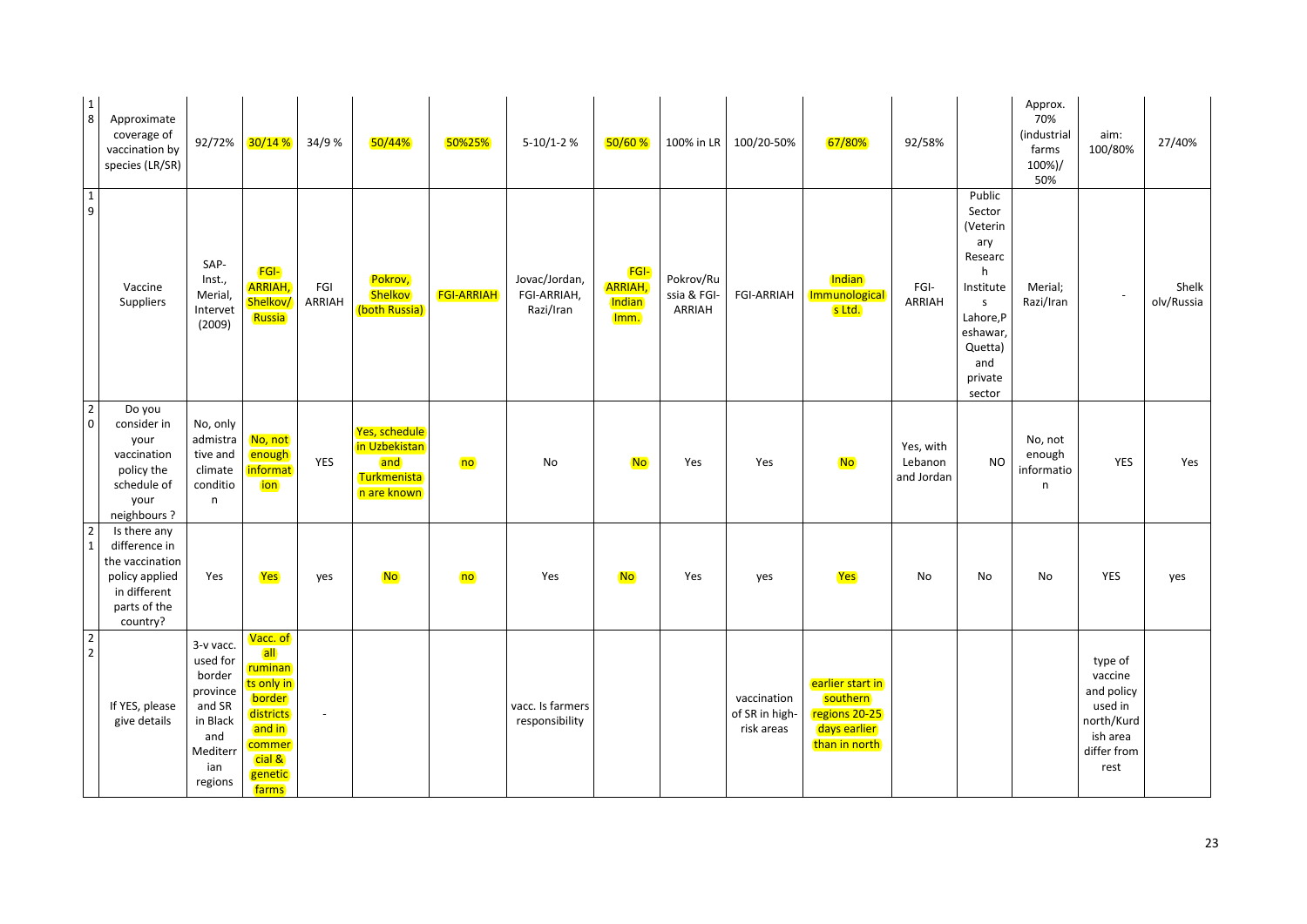| $\begin{array}{c} 2 \\ 3 \end{array}$ | How is the<br>vaccination<br>program<br>Followed-<br>up/monitored?                          | Serosurv<br>eys 30 d<br>pv                                                 | Serosurv<br>eys 30 d<br>pv                                                                                                                                                                                     | 2010:<br>Pre and<br>Post<br>vaccinati<br>on<br>survey<br>for SP<br>and NSP<br>(LR, SR<br>and Pigs) | <b>Serosurveys</b><br>(CFT) in 10 %<br>of vaccinated<br>animals 30d<br>pv                              | not                                                          | not                                                               | sero<br>surveys of<br>10% of<br>vacc.<br><b>Animals</b><br>30d pv | 2010: Pre<br>and Post<br>vaccinatio<br>n survey<br>for SP and<br>NSP (LR, SR<br>and Pigs) | 2010: Pre<br>and Post<br>vaccination<br>survey for SP<br>and NSP (LR,<br>SR and Pigs) | sero suveys in<br>$5%$ of<br>vaccinated<br>animals 30d pv     | Supervisin<br>g visits by<br>state vets<br>to all<br>provinces;<br>sero<br>survey 30d<br>pv           | Occasion<br>al<br>Random<br>Sero<br>surveys<br>in<br>vaccinat<br>ed<br>animals                                                                                                             | Sometimes<br>by<br>serology                                     | not                                                                             | Sero<br>surveys on<br>16000<br>vaccinated<br>animals in<br>spring and<br>autumn |
|---------------------------------------|---------------------------------------------------------------------------------------------|----------------------------------------------------------------------------|----------------------------------------------------------------------------------------------------------------------------------------------------------------------------------------------------------------|----------------------------------------------------------------------------------------------------|--------------------------------------------------------------------------------------------------------|--------------------------------------------------------------|-------------------------------------------------------------------|-------------------------------------------------------------------|-------------------------------------------------------------------------------------------|---------------------------------------------------------------------------------------|---------------------------------------------------------------|-------------------------------------------------------------------------------------------------------|--------------------------------------------------------------------------------------------------------------------------------------------------------------------------------------------|-----------------------------------------------------------------|---------------------------------------------------------------------------------|---------------------------------------------------------------------------------|
| $\begin{array}{c} 2 \\ 4 \end{array}$ | Diagnostic<br>capacity<br>reference<br>laboratory<br>used - National<br>or<br>international | NRL for<br>FMD-Şap<br>Institute                                            | Republic<br>an<br><b>Special</b><br>Veterina<br><b>ry</b><br>Laborato<br>ry on<br><b>Extremel</b><br><b>V</b><br>Dangero<br><b>us</b><br>Infectiou<br>s Animal<br><b>Diseases</b><br>and FGI-<br><b>ARRIAH</b> | Laborato<br>ry of<br>Ministry<br>of<br>agricultu<br>re (LMA)                                       | National<br>Animal<br>Health<br>research<br>Institute;<br><b>Former FMD</b><br>Institute,<br>Dushanbe) | National<br>Animal<br><b>Health</b><br>research<br>Institute |                                                                   | Nat.<br><b>Res.Institu</b><br>te of<br>Animnal<br><b>Health</b>   | National<br>Scientific<br>centre of<br>stock<br>breeding<br>and<br>veterinary             | Republican<br>Veterinary<br>Laboratory                                                | National<br>Research<br>Institute for<br><b>Animal Health</b> | National<br>central<br>laboratory<br>in the<br>Directorat<br>e of<br>Animal<br>Health in<br>Damascus. | Nat.Vet.<br>Laborato<br>ry,<br>Islamaba<br>d,<br>Vet.Res.I<br>nstitutes<br>Lahore,<br>Quetta;<br>Nat.<br>Agricultu<br>ral<br>Res.Cent<br>re<br>(NARC),<br>Islamaba<br>d; WRL,<br>Pirbright | <b>WRL</b><br>Pirbright<br>and Iran<br>central vet.<br>Lab, CVL | National<br>Lab.<br>(serology)<br><b>WRL</b> (virus<br>isolation<br>and typing) | FGI-<br><b>ARRIAH</b>                                                           |
| $\begin{array}{c} 2 \\ 5 \end{array}$ | Which<br>methods are<br>used?                                                               | ELISA,<br>multiple<br>x RTPCR                                              | ELISA,<br><b>PCR</b>                                                                                                                                                                                           | ELISA;<br><b>PCR</b>                                                                               | <b>CFT, ELISA</b>                                                                                      | <b>ELISA; PCR</b>                                            | Penside test,<br>ELISA, PCR; to<br><b>WRL</b> for<br>confirmation | Ag & Ab<br><b>ELISA, PCR</b>                                      | CFT, virus<br>isolation,<br>ELISA, PCR                                                    | CFT.<br>ELISA, PCR                                                                    | <b>ELISA, PCR</b>                                             | SP & NSP<br>ELISA, PCR,<br>VNT, cell<br>cultures                                                      | ELISA, PC<br>$\mathsf{R}$                                                                                                                                                                  | <b>ELISA</b>                                                    | <b>ELISA</b>                                                                    | SP & NSP<br><b>ELISA</b>                                                        |
| $\begin{array}{c} 2 \\ 6 \end{array}$ | Is the<br>vaccination<br>program<br>against FMD<br>planned for<br>2011?                     | as 2010,<br>vacc.<br>Strain O<br>Manisa<br>replaced<br>with O<br>PanAsiall | as 2010.                                                                                                                                                                                                       | as 2010                                                                                            | as 2010                                                                                                | as 2010                                                      | <b>No</b>                                                         | as 2010                                                           | as 2010,<br>possibly<br>incl. SR<br>vacc.                                                 | as 2010                                                                               | as 2010.                                                      | as 2010                                                                                               | as 2010                                                                                                                                                                                    | as 2010<br>(may be<br>revised)                                  | 2011-2016<br>planned to<br>implemem<br>ent mass.<br>Vacc.                       | as 2010                                                                         |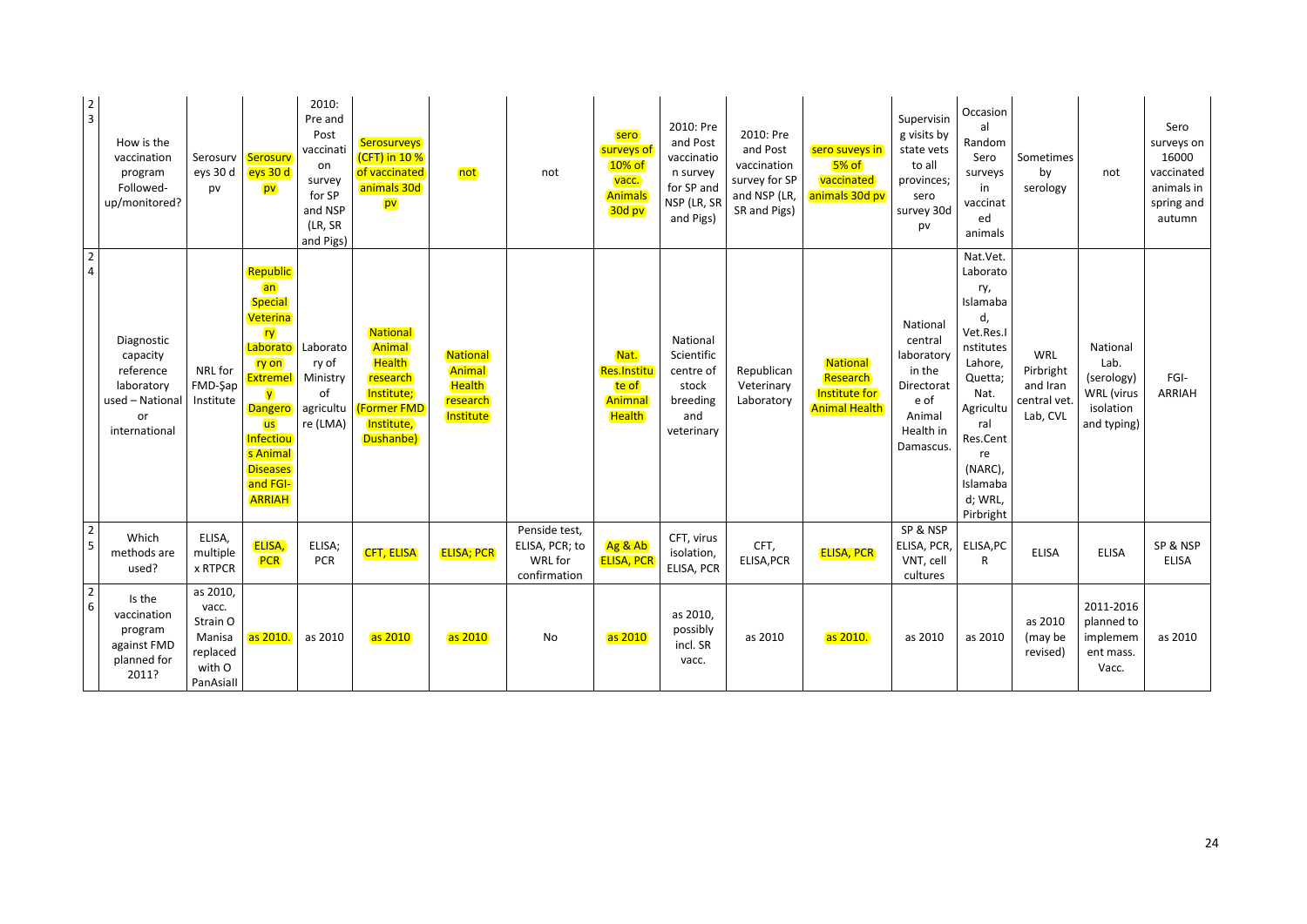Table 4: Country responses to PCP survey : Plan for FMD related actions in 2011 and request for assistance

## **1. Next activities to progress**

| Country UZB                | <b>TURKMEN</b> | <b>KYRG</b>       | <b>GEO</b>  | <b>PAK</b>   | <b>TAJIK</b>       | <b>KAZAK</b> | <b>SYRIA</b>   | <b>AFG</b>         | <b>ARM</b>         | <b>AZER</b>        | Iran         | <b>TURK</b>        | TURK (E.           | TURK (C.           | <b>TURK</b>    |
|----------------------------|----------------|-------------------|-------------|--------------|--------------------|--------------|----------------|--------------------|--------------------|--------------------|--------------|--------------------|--------------------|--------------------|----------------|
|                            |                |                   |             |              |                    |              |                |                    |                    |                    |              | $(M-A)$            | ANA)               | Ana)               | (Thrace)       |
| Sero-survey X              | X              | X(SP)             | $\mathsf X$ |              | $\pmb{\mathsf{X}}$ | $\mathsf{x}$ | $\mathsf X$    |                    | $\mathsf{X}$       | Χ                  | X (sp)       |                    | Χ                  |                    |                |
| Outbreak invest   X        | $\pmb{\times}$ |                   |             |              | $\pmb{\mathsf{X}}$ |              |                |                    | $\mathsf{X}$       |                    |              | $\pmb{\mathsf{X}}$ | $\pmb{\mathsf{X}}$ | $\mathsf{X}$       |                |
| Survey for ag $ X $        | X              |                   |             |              |                    |              |                |                    |                    |                    |              |                    |                    |                    |                |
| detection                  |                |                   |             |              |                    |              |                |                    |                    |                    |              |                    |                    |                    |                |
| <b>Training</b>            |                | X (field<br>vets) |             |              | $\pmb{\mathsf{X}}$ | $\mathsf X$  | $X^a$          |                    | $\mathsf{X}$       |                    |              |                    |                    |                    |                |
| Samples from non           |                | X (abattoir)      |             |              |                    |              |                |                    |                    |                    |              |                    |                    |                    |                |
| clinical cases             |                |                   |             |              |                    |              |                |                    |                    |                    |              |                    |                    |                    |                |
| <b>Risk-based control</b>  |                |                   | $\mathsf X$ | Χ            | $\pmb{\mathsf{X}}$ |              | $X_p$          | $\pmb{\mathsf{X}}$ |                    | X                  | $X^e$        |                    |                    |                    |                |
| plan                       |                |                   |             |              |                    |              |                |                    |                    |                    |              |                    |                    |                    |                |
| Vaccinate                  |                |                   | X           | $\mathsf{x}$ |                    |              |                | $\pmb{\mathsf{X}}$ | $\mathsf{x}$       | X <sup>d</sup>     | $\mathsf{x}$ | $\mathsf{X}$       |                    | $\mathsf{x}$       |                |
| Socio-econ study           |                |                   |             |              | $\pmb{\mathsf{X}}$ |              |                |                    | $\pmb{\mathsf{X}}$ | $\pmb{\mathsf{X}}$ |              | $\pmb{\mathsf{X}}$ | $\pmb{\times}$     | $\mathsf X$        | $\mathsf X$    |
| <b>Virus typing</b>        |                |                   |             |              | $\pmb{\mathsf{X}}$ |              |                |                    |                    |                    |              |                    |                    |                    |                |
| Info system                |                |                   |             |              | $\pmb{\mathsf{X}}$ |              |                |                    |                    |                    |              |                    |                    |                    |                |
| <b>Risk analysis</b>       |                |                   |             |              | $\pmb{\mathsf{X}}$ |              |                |                    |                    | X                  | $X_{\mu}$    | $\pmb{\mathsf{X}}$ |                    | $\mathsf{x}$       | $\pmb{\times}$ |
| <b>Animal ID</b>           |                |                   |             |              |                    | X            |                |                    |                    | X                  |              | X                  | X                  |                    |                |
| Passive $x$                | X              |                   |             |              |                    | X            |                |                    |                    |                    |              |                    | $\pmb{\mathsf{X}}$ |                    |                |
| surv/monitoring            |                |                   |             |              |                    |              |                | $X_{c}$            |                    |                    |              |                    |                    |                    |                |
| Improve reporting          |                |                   |             |              |                    |              | $\mathsf X$    |                    |                    |                    |              |                    |                    |                    |                |
| Mvt control                |                |                   |             |              |                    |              | $\pmb{\times}$ | $\pmb{\times}$     | $\mathsf{X}$       | $\pmb{\mathsf{X}}$ |              | $\pmb{\mathsf{X}}$ | $\pmb{\times}$     | $\mathsf{x}$       | $\mathsf{x}$   |
| Lobby gov't                |                |                   |             |              |                    |              |                |                    | $\pmb{\mathsf{X}}$ |                    |              | X                  |                    | X                  |                |
| <b>Vaccine matching</b>    |                |                   |             |              |                    |              |                | $\pmb{\times}$     |                    | X                  |              |                    |                    |                    |                |
| Improve<br>legislation     |                |                   |             |              |                    |              |                | $\pmb{\times}$     | $\mathsf{X}$       |                    |              |                    |                    |                    |                |
| Compensation               |                |                   |             |              |                    |              |                |                    | $\mathsf{X}$       |                    |              | X                  | X (2020)           | X (2016)           |                |
| Road/border ctrl           |                |                   |             |              |                    |              |                |                    | $\mathsf{X}$       |                    |              | X                  | $\pmb{\mathsf{X}}$ | Χ                  | $\mathsf X$    |
| <b>Public awareness</b>    |                |                   |             |              |                    |              |                |                    | $\mathsf{X}$       | $\pmb{\times}$     |              | $\pmb{\mathsf{X}}$ | $\pmb{\mathsf{X}}$ | $\pmb{\mathsf{X}}$ | $\mathsf X$    |
| <b>Active surveillance</b> |                |                   |             |              |                    |              |                |                    |                    |                    |              | X                  | X                  | X                  | $X_{\alpha}$   |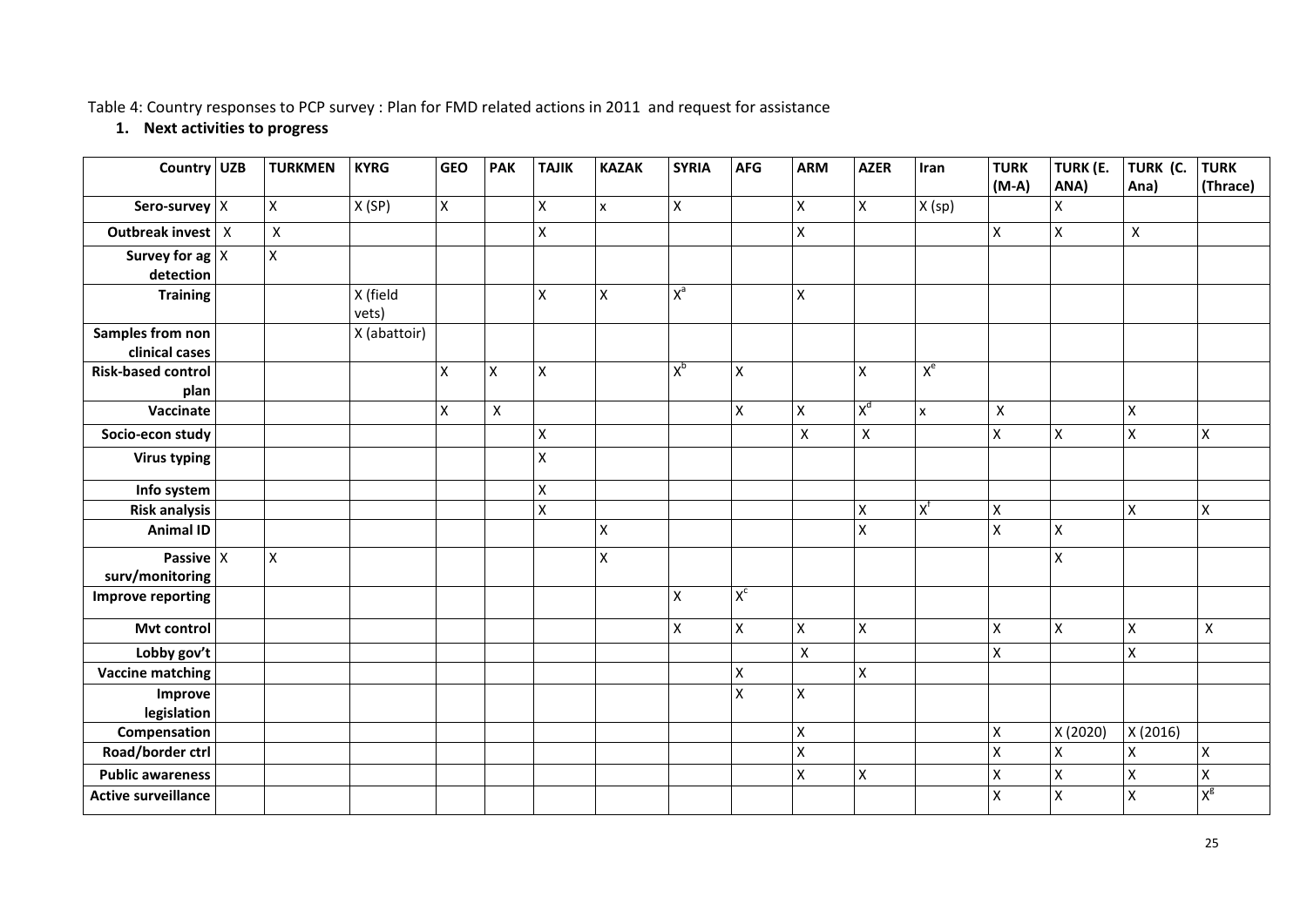<sup>A</sup> capacity building for epidemiology, training field vets in differential diagnoses (outbreak investigation)

 $B$  review own plan, and also in cooperation with neighbouring countries

 $\mathrm{^{c}}$ to OIE

<sup>D</sup> and implementing random checks on cold chain etc

 $E$ Regional information sharing and harmonized control

<sup>F</sup> studies on role of sheep and goats, and cattle cross-border movements

 $<sup>g</sup>$  Incl wildlife surveillance</sup>